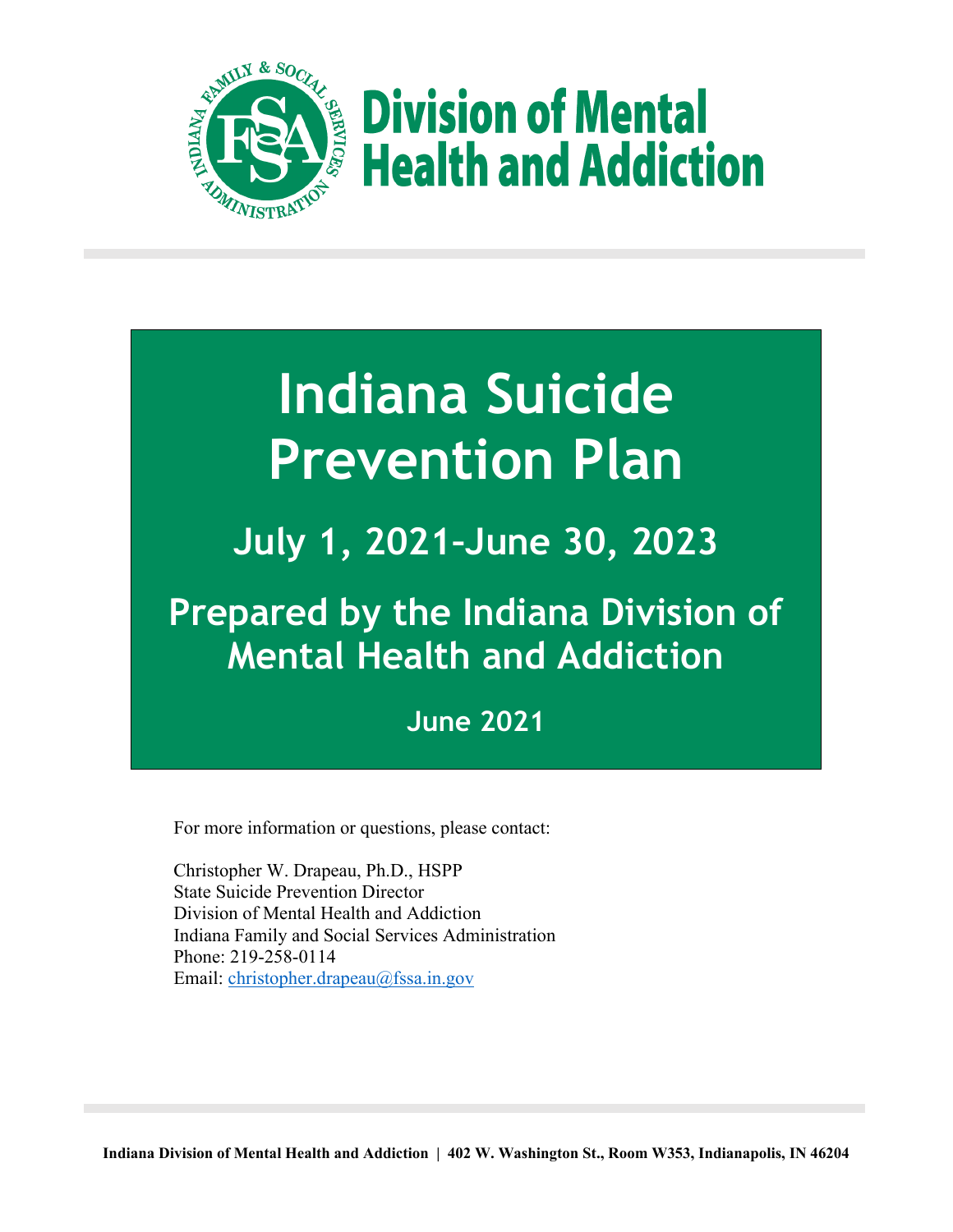

# **Contents**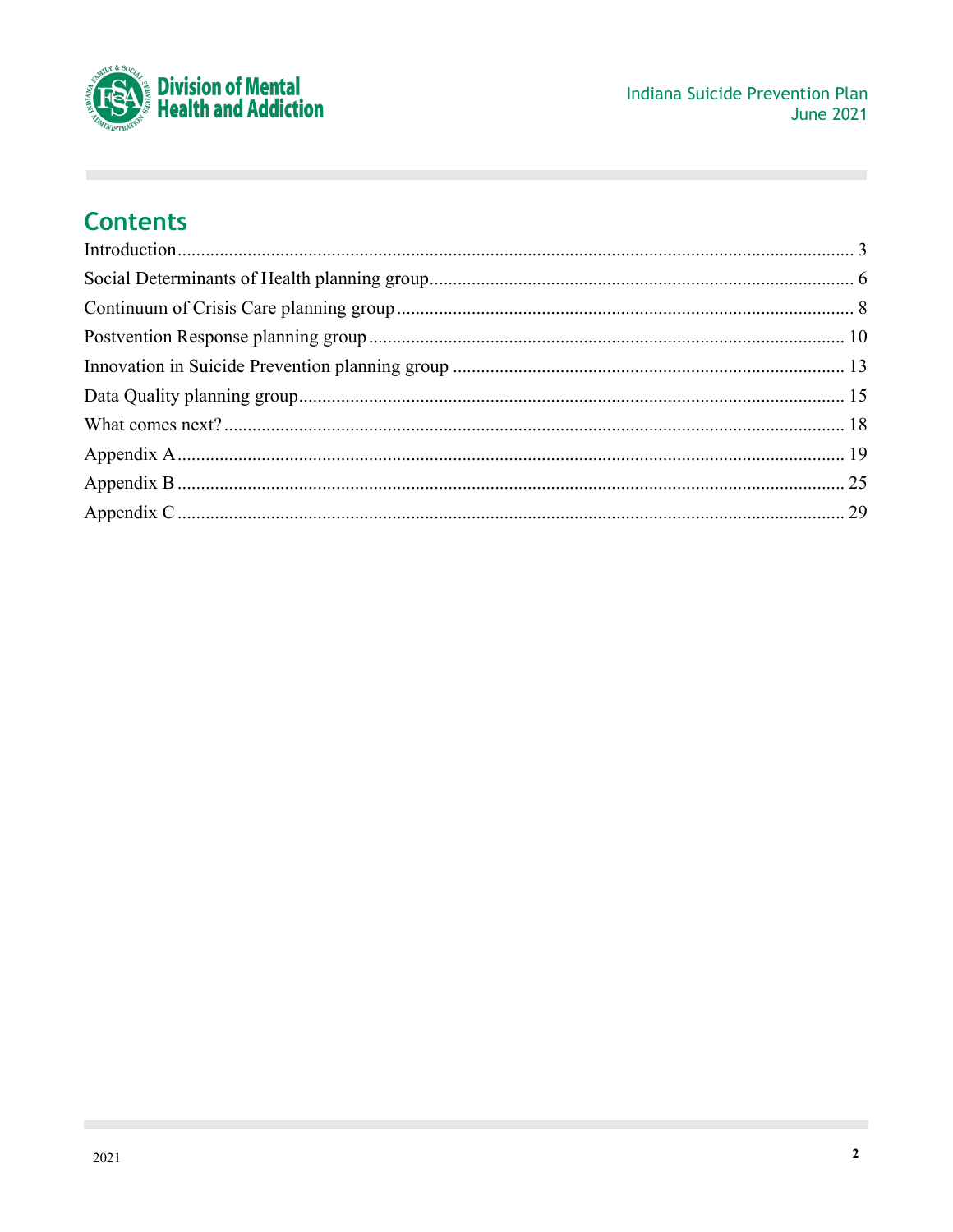

# <span id="page-2-0"></span>**Introduction**

The 2012 National Strategy for Suicide Prevention<sup>1</sup> recommends that each state develop and maintain a comprehensive suicide prevention plan that guides and coordinates suicide prevention activities across the state. The Suicide Prevention Resource Center further recommends that states incorporate a multifaceted, lifespan approach into state plans and review and revise them regularly to ensure the plan continues to meet the needs of state residents.

The state of Indiana, in line with the 2012 National Strategy recommendations, ensured that the state would develop and maintain a suicide prevention plan following the 2017 legislative session. During this session, the Indiana General Assembly passed HEA 1430, which mandated the creation of a state suicide prevention coordinator position and a state suicide prevention plan that would be implemented and maintained by the state suicide prevention coordinator. Per Indiana Code 12-21-5-5, the Indiana suicide prevention plan must address the following:

- Educational opportunities and activities to increase awareness and knowledge of the public.
- Training for individuals who may have frequent contact with individuals at risk of suicide on warning signs and tendencies that may evidence that an individual is considering suicide.
- Materials to increase public awareness of suicide and suicide prevention.
- Enhancement of crisis services relating to suicide prevention.
- Assistance for school corporations on suicide awareness and intervention training.
- Coordination of county and regional advisory groups to support the statewide program.
- Coordination with appropriate entities to identify and address barriers in providing services to individuals at risk of suicide.
- Maintenance of an Internet web site containing information and resources related to suicide awareness, prevention and intervention.
- Development of recommendations for improved collection of data on suicide and factors related to suicide.
- Development and submission of proposals for funding from federal agencies or other sources of funding.

To see how the 2021–2023 Indiana suicide prevention plan aligns with IC 12-21-5-5, see **[Appendix](#page-24-0) B**.

Aligning with the SPRC recommendation to ensure that state suicide prevention plans are regularly reviewed and updated, a formal suicide prevention planning cycle was introduced as part of a new Indiana suicide prevention infrastructure. This infrastructure was informed by the SPRC's state infrastructure recommendations and was introduced in January 2021 at a virtual meeting of the Indiana Suicide Prevention Network Advisory Council (see **[Appendix A](#page-18-0)** to review the SPRC recommendations and Indiana's current alignment with these recommendations). The primary goals of this new state suicide prevention infrastructure are to clarify the roles of state suicide prevention partners, increase accountability, and develop a structure for state suicide prevention efforts that can be sustained over time.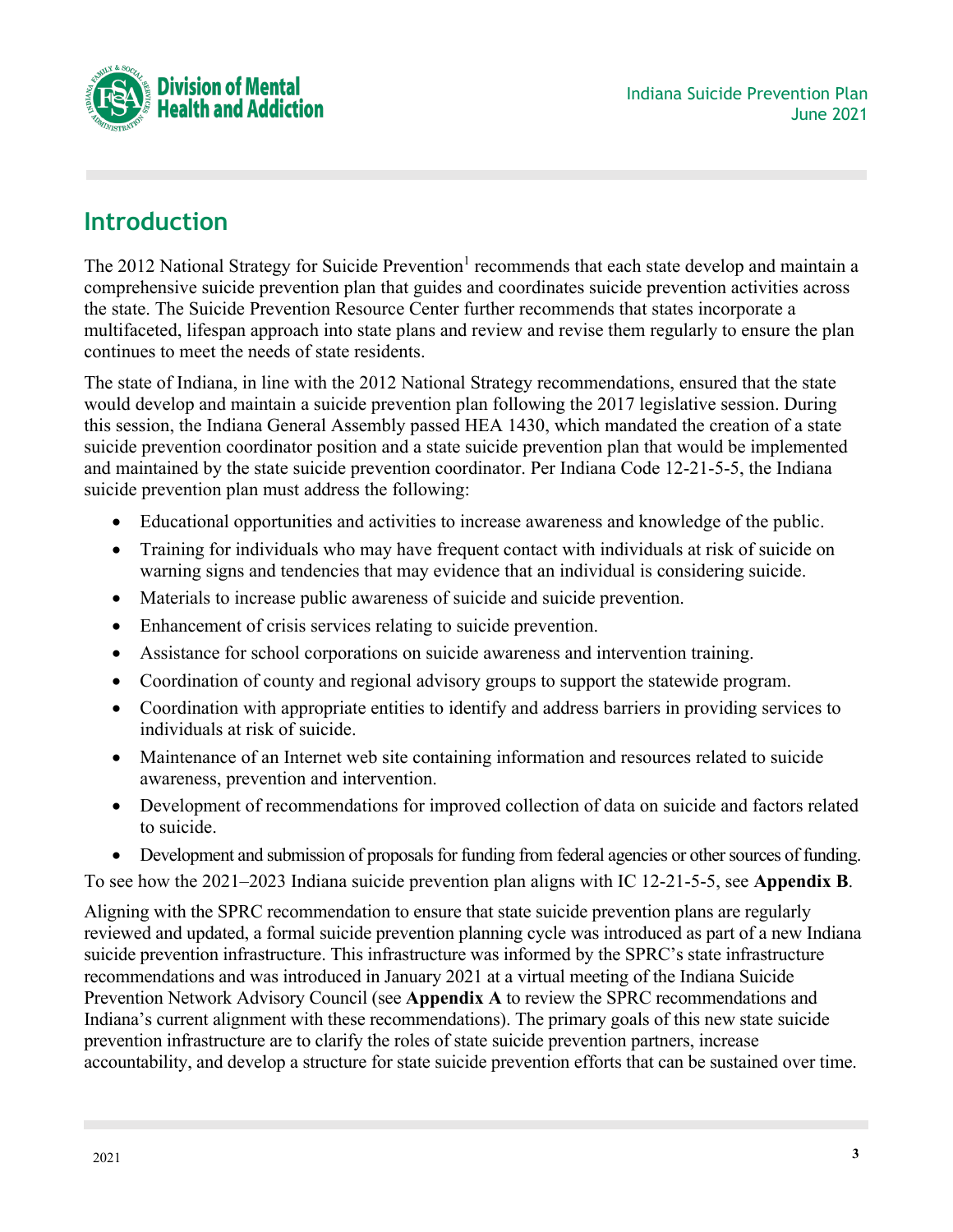

Introducing a state suicide prevention planning cycle will standardize the state planning process and present the opportunity to

- 1. Build off the outcomes and lessons learned from implementing the past state plan and
- 2. Make sure the state plan is updated every two to three years (see Figure 1 to see the timeline for the inaugural planning cycle).

The five primary planning groups that will meet during each planning cycle include the

- 1. Social Determinants of Health planning group;
- 2. Continuum of Crisis Care planning group;
- 3. Postvention Response planning group;
- 4. Innovation in Suicide Prevention planning group; and
- 5. Data Quality planning group.

These planning groups were chosen because they emphasize a public health approach to suicide prevention and are broad enough to ensure planning efforts are comprehensive and can consider the entire lifespan. Brief descriptions of each of the five primary planning groups are provided below.



*Figure 1. Indiana's inaugural suicide prevention planning cycle*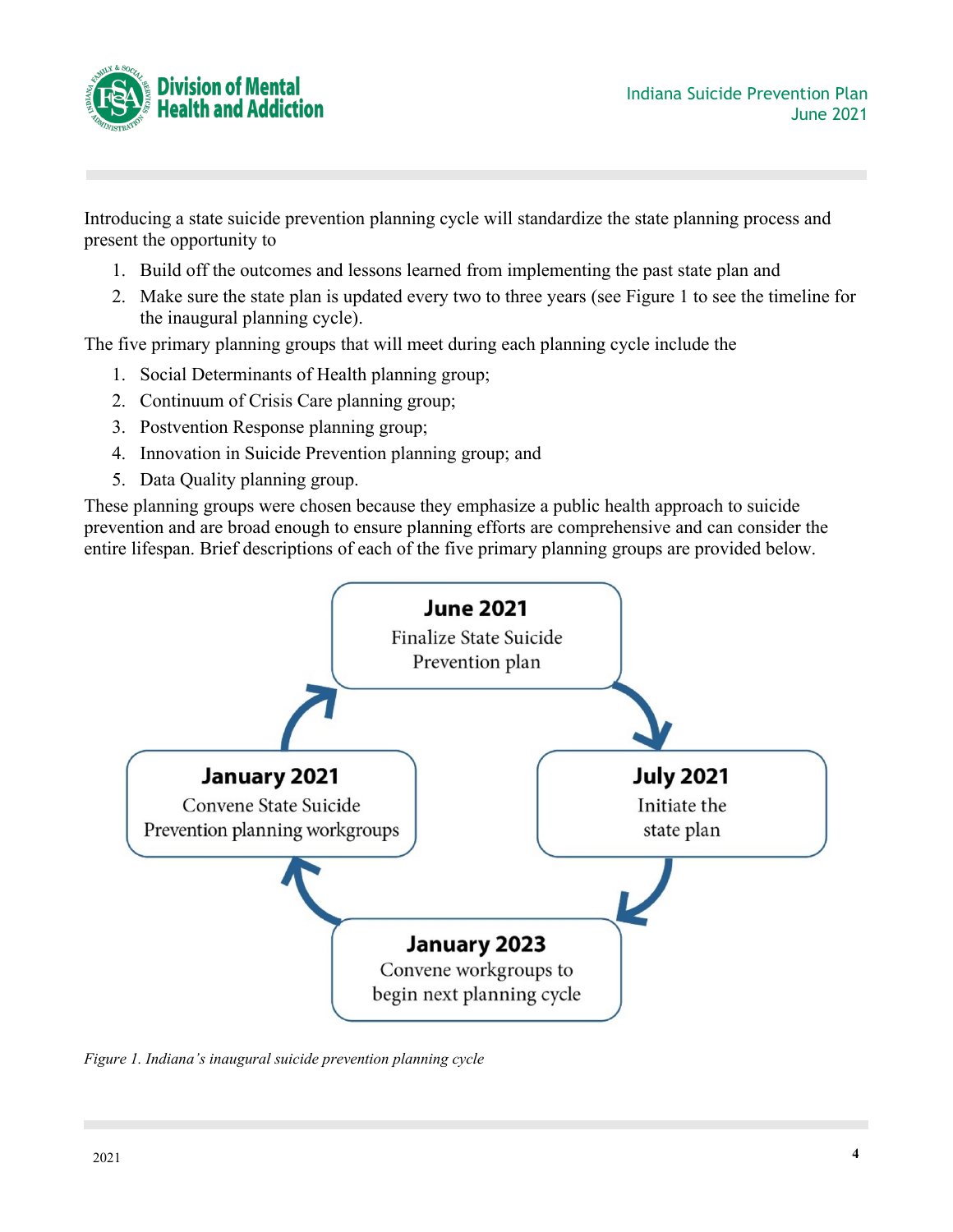

**The Social Determinants of Health planning group** brings a health equity focus to planning efforts which, once successful, will take Indiana suicide prevention efforts more "upstream" (i.e., focused on modifying social factors that contribute to suicide-related thoughts and behaviors). Of all the planning groups, the goals and objectives coming from the SDoH group hold the greatest promise for showing the impact of our state vision on suicide prevention efforts (i.e., decreasing suicide through improving quality of life).

**The Continuum of Crisis Care planning group** defines the crisis continuum in Indiana and identifies goals and objectives that will improve the quality of care across the continuum for all Indiana residents.

**The Postvention Response planning group** identifies goals and objectives that will improve the quality of community support after a suicide attempt (fatal or nonfatal) and/or suicide cluster. This includes improving professional relationships and collaborations with funeral directors and coroners on suicide postvention response.

**The Innovation in Suicide Prevention planning group** explores opportunities to build off current evidence-based and best practices, blaze new trails for Indiana suicide prevention efforts, and address gaps that exist across Indiana in the continuum of suicide prevention services.

**The Data Quality planning group** identifies and strengthens existing data sources, ensures that highrisk and underserved populations are represented in data collection, and develops a plan for regularly analyzing and using data to inform action at the state and local levels.

Using a consistent planning approach and building off past goals and objectives can improve the depth of our understanding about how suicide risk is impacted via the focus of each planning group area. In addition, this standardized planning approach can be used to measure whether we are moving closer toward realizing our state vision of decreasing suicide through improving quality of life and if this vision is having the expected impact on suicide risk across the state.

The goals and objectives developed by each of the five planning groups during the inaugural state suicide prevention planning cycle are outlined below. Quarterly meetings will be held between July 1, 2021, and June 30, 2023, to report on implementation progress and barriers and adjust the state plan as needed (see the *What comes next?* section for more information about the quarterly meeting). The names of those who served on the five planning groups are listed in **[Appendix C](#page-28-0)**.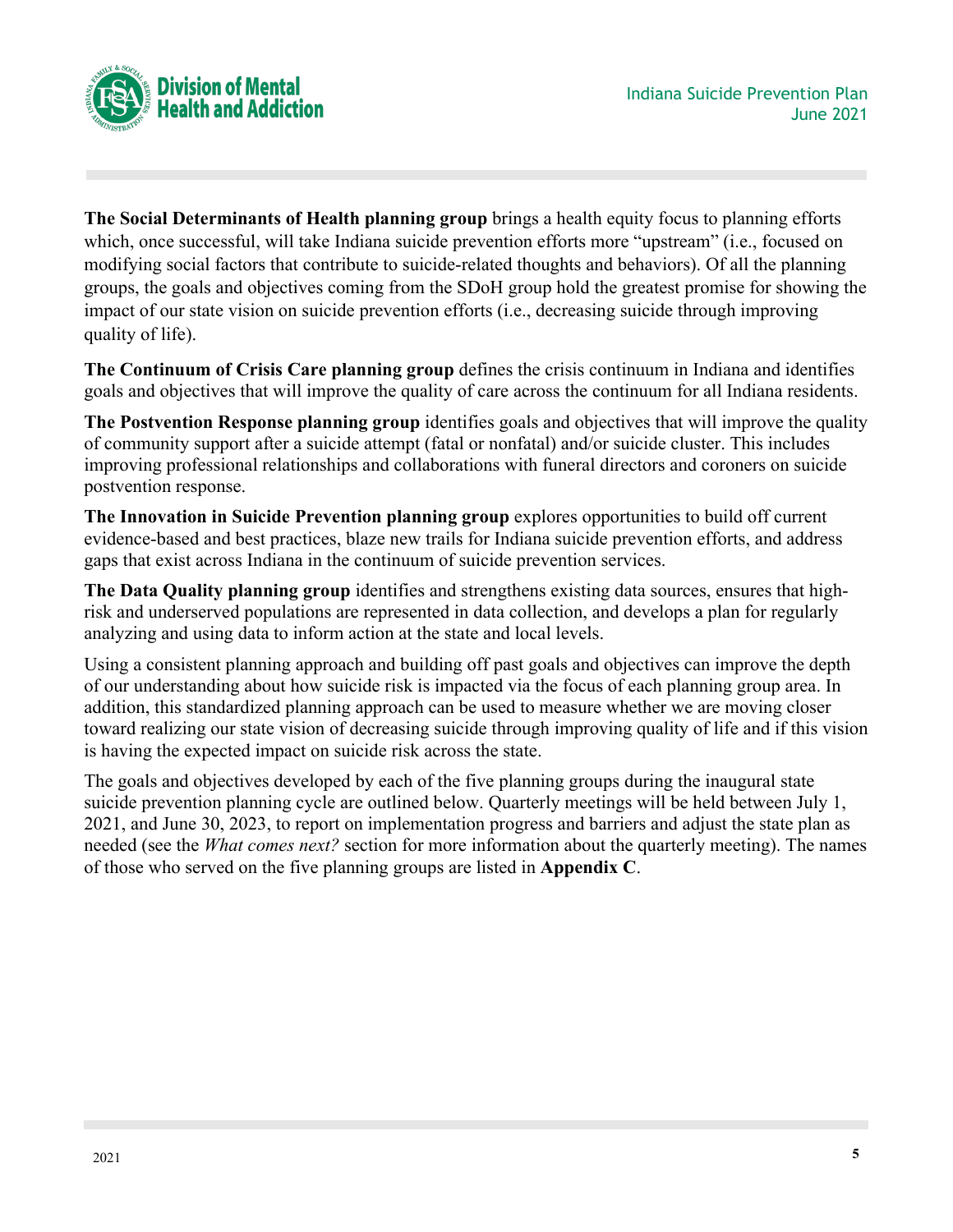

# <span id="page-5-0"></span>**Social Determinants of Health planning group**

*Goal 1. Establish a baseline inventory of social determinants of health data in Indiana to increase understanding of the impact of social determinants on the mental health and suicide risk of Indiana residents.*

**Objective 1.1.** By September 2021, create a plan for collecting secondary/existing data.

**Objective 1.2.** By April 2022, collect secondary/existing data for the five domains of social determinants of health: Economic Stability, Education Access and Quality, Physical Health and Mental Health Care Access and Quality, Neighborhood and Built Environment, and Social and Community Context.

**Objective 1.3.** By August 2022, identify gaps in secondary data based on the five domains.

**Objective 1.4.** By September 2022, create a plan for collecting primary data to fill data gaps.

**Objective 1.5.** By April 2023, collect primary data to fill data gaps.

**Objective 1.6.** By June 2023, write a summary report of findings from secondary and primary data.

## **Initial tasks for Goal 1 objectives:**

- 1. Identify a lead organization/agency
- 2. Form a data team prior to developing plans for data collection and filling data gaps.

*Goal 2. Establish an inventory of current activities in Indiana addressing social determinants of health.*

**Objective 2.1.** By September 2021, create a plan for compiling an inventory of current activities addressing social determinants of health.

**Objective 2.2.** By April 2022, collect information on current activities.

**Objective 2.3.** By August 2022, write a summary report on current activities addressing social determinants of health in Indiana.

## **Initial tasks for Goal 2 objectives:**

- 1. Identify a lead organization/agency
- 2. Form a team prior to developing plans for information collection (or have the data team complete if the objectives for goals 1 and 2 can be accomplished simultaneously)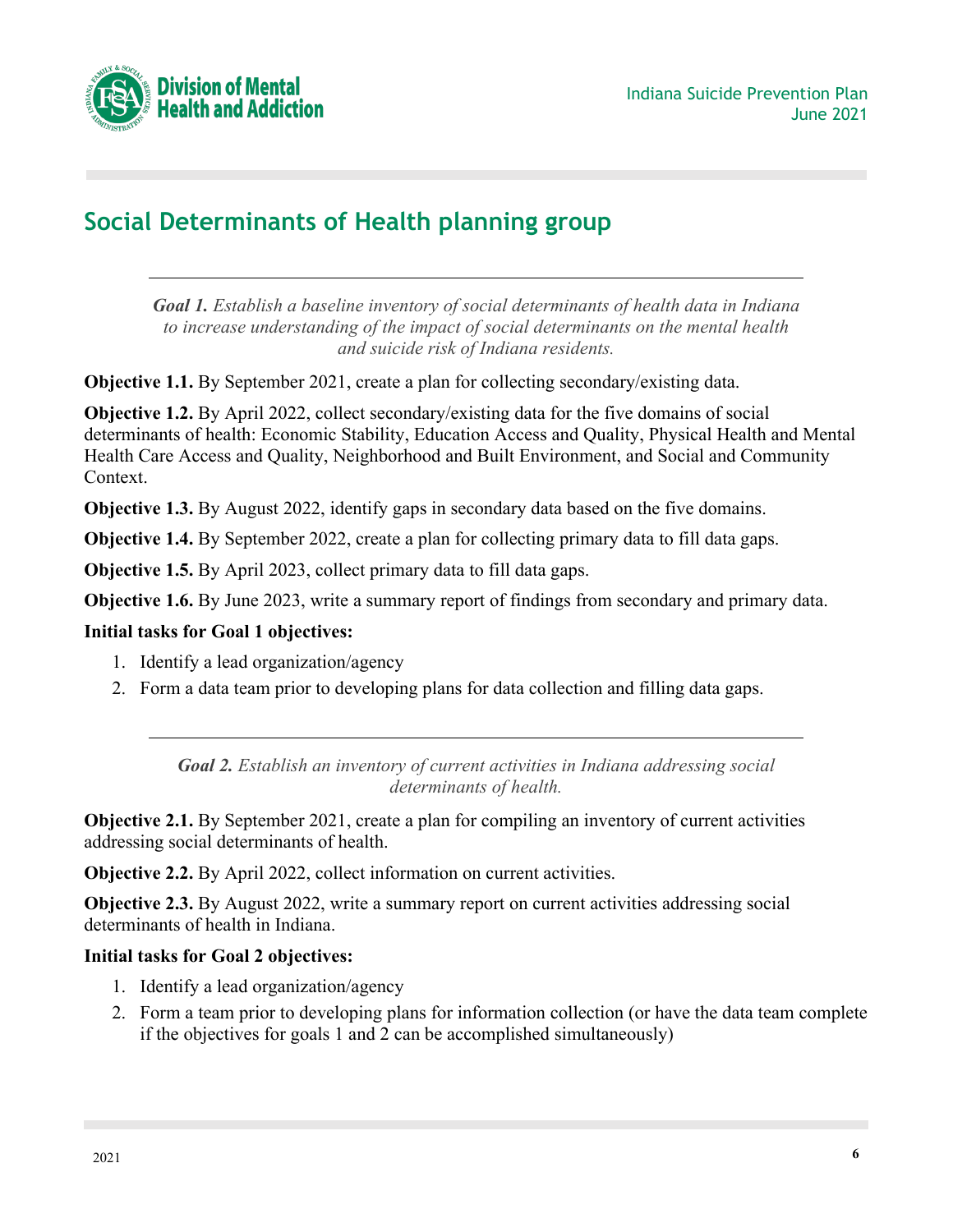

*Goal 3. Develop measurable recommendations that will improve the quality of life of Indiana residents and decrease suicide prevention inequities, with specific focus on underserved populations.*

**Objective 3.1.** By June 2023, analyze data and current activities collected as part of Goals 1 and 2 to determine gaps in addressing social determinants of health.

**Objective 3.2.** By June 2023, prioritize gaps to develop recommendations for the Social Determinants of Health planning group.

**Objective 3.3.** By June 2023, create a summary report on gaps and current activities addressing social determinants of health, including recommendations to improve the quality of life of Indiana residents and decrease suicide prevention inequities.

#### **Primary task once objective 3.3 has been completed:**

1. Share the summary report with the Social Determinants of Health planning group during the next state suicide prevention planning cycle. New goals and objectives will be identified based on the findings noted in the summary report.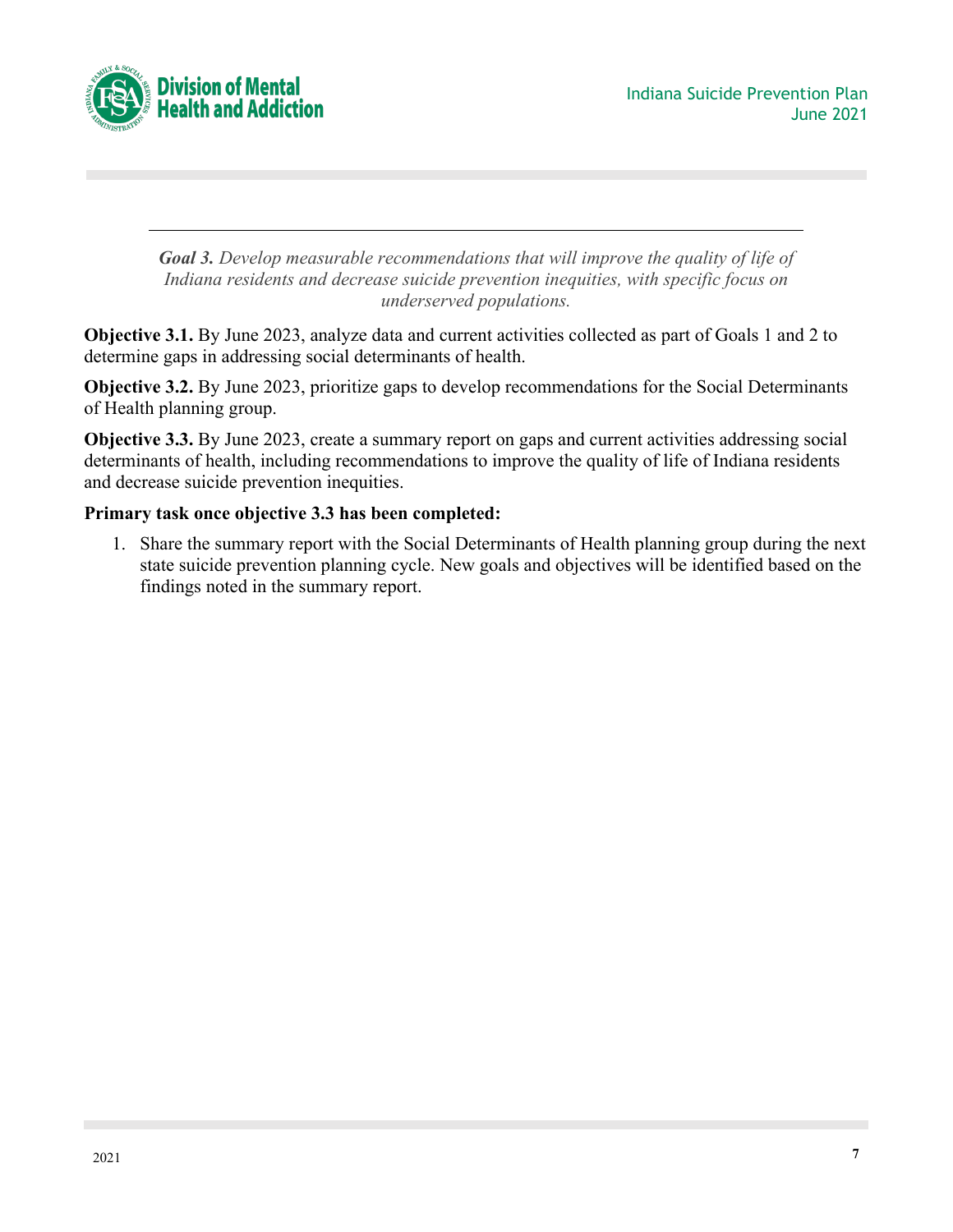

# <span id="page-7-0"></span>**Continuum of Crisis Care planning group**

*Goal 1. Complete a gap analysis regarding the continuum of crisis care in Indiana*

**Objective 1.1.** By September 2021, the lead organization/agency will identify existing datasets and coordinate with those who are (or who will be) conducting a gap analysis that identifies crisis continuum gaps.

**Objective 1.2.** By November 2021, the lead organization/agency will create a gap analysis and best practice survey and a data collection plan to gather additional gap analysis data.

**Objective 1.3.** By January 2022, the lead organization/agency will disseminate the gap analysis survey across Indiana.

#### **Initial tasks for Goal 1 objectives:**

- 1. Identify a funding source for the gap analysis
- 2. Identify a lead organization/agency to conduct the gap analysis
- 3. If necessary, the lead organization/agency will develop a gap analysis team to help with completing the objectives of goals 1, 2, and 3.

#### *Goal 2. Analyze gap analysis results*

**Objective 2.1.** By July 16, 2022, the lead organization/agency will analyze all data and summarize gaps.

**Objective 2.2.** By July 16, 202,2 while data is being collected/analyzed, identify existing best practices for the crisis care continuum.

*Goal 3. Identify the continuum priorities from the gap analysis*

**Objective 3.1.** By August 2022, three priorities from the gap analysis will be identified with a plan to address the gap(s)

**Objective 3.2.** By November 2022, Indiana standards, best practices, and priorities for addressing gaps in comprehensive crisis care will be created.

**Objective 3.3.** Between November 2022 and June 2023, the standards, best practices and priorities will be presented to state leaders from the Indiana Division of Mental Health and Addiction, Indiana Department of Education, Indiana Department of Health, and other stakeholders.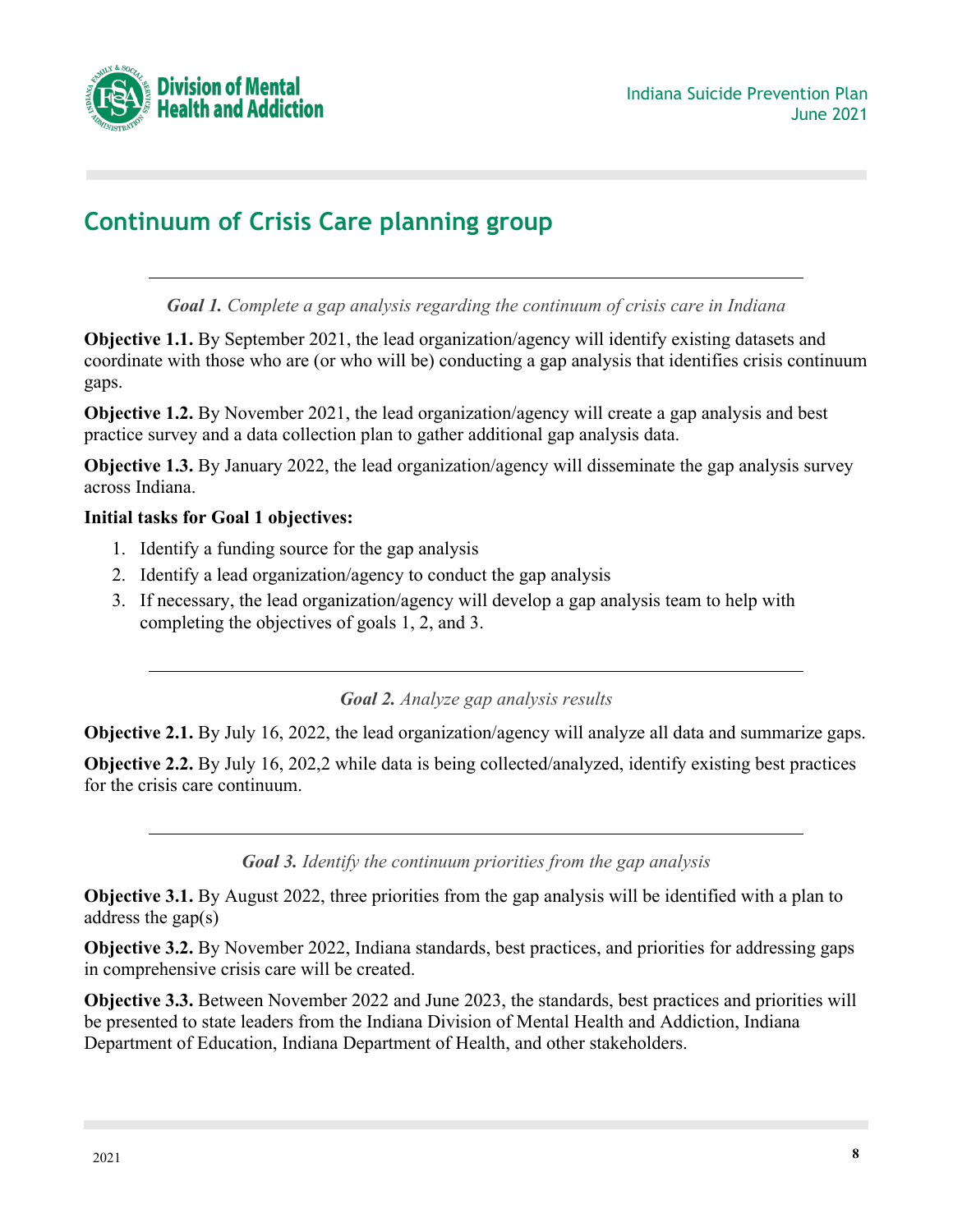

*Goal 4. Answer at least 90% of 9-8-8 calls and 80% of 9-8-8 chat and text messages.*

**Objective 4.1.** By December of 2021, the Division of Mental Health and Addiction will have developed a 9-8-8 implementation plan for statewide 24/7 primary and backup coverage for every Indiana county.

**Objective 4.2.** By June 30, 2022, there will be a statewide 9-8-8 center and/or a network of 9-8-8 centers that will provide statewide 24/7 primary and backup coverage for 9-8-8 calls.

**Objective 4.3.** By June 30, 2023, the statewide 9-8-8 center and/or network of 9-8-8 centers will have an in-state answer rate of 90% or higher for 9-8-8 calls.

**Objective 4.4.** By June 30, 2023, there will be statewide 24/7 9-8-8 crisis chat/text coverage provided by one or more in-state 9-8-8 centers.

**Objective 4.5.** By June 30, 2023, the statewide 9-8-8 center and/or network of 9-8-8 centers will have an answer rate of 80% or higher for 9-8-8 chat/text contacts.

#### **Tasks for Goal 4 objectives:**

- 1. Ensure the 9-8-8 Implementation Coalition continues meeting so input provided by stakeholders and community members will be incorporated into the 9-8-8 implementation plan developed by the Division of Mental Health and Addiction.
- 2. Continue exploring for multiple funding streams to support 9-8-8 and crisis continuum infrastructure development and sustainability.
- 3. DMHA staff will work with a consultant (or consultants) to inform the 9-8-8 implementation process and ensure key collaborations are built and sustained.
- 4. DMHA staff will continue to participate in national 9-8-8 workgroups, 9-8-8 learning communities, and SAMHSA crisis response regional meetings to stay abreast of national developments and learn about how 9-8-8 implementation is progressing in other states.

*Goal 5. Offer multiple evidence-based trainings to clinical and community partners.\**

**Objective 5.1.** By March 30, 2023, at least 500 clinical professionals will have been trained in the Collaborative Assessment and Management of Suicidality.

**Objective 5.2.** By March 30, 2023, at least two Zero Suicide Academies will have been offered to health care and behavioral health care organizations across Indiana.

**Objective 5.3.** By March 30, 2023, at least four Applied Suicide Intervention Skills Training workshops with priority seating offered to case managers and supervisors at the Indiana Department of Child Services, interested university staff from across the state, and Evansville Vanderburgh School Corporation staff.

*\*The objectives for Goal 5 will be supported by funds from a SAMHSA GLS Youth Suicide Prevention grant that was awarded to the Division of Mental Health and Addiction in March 2021.*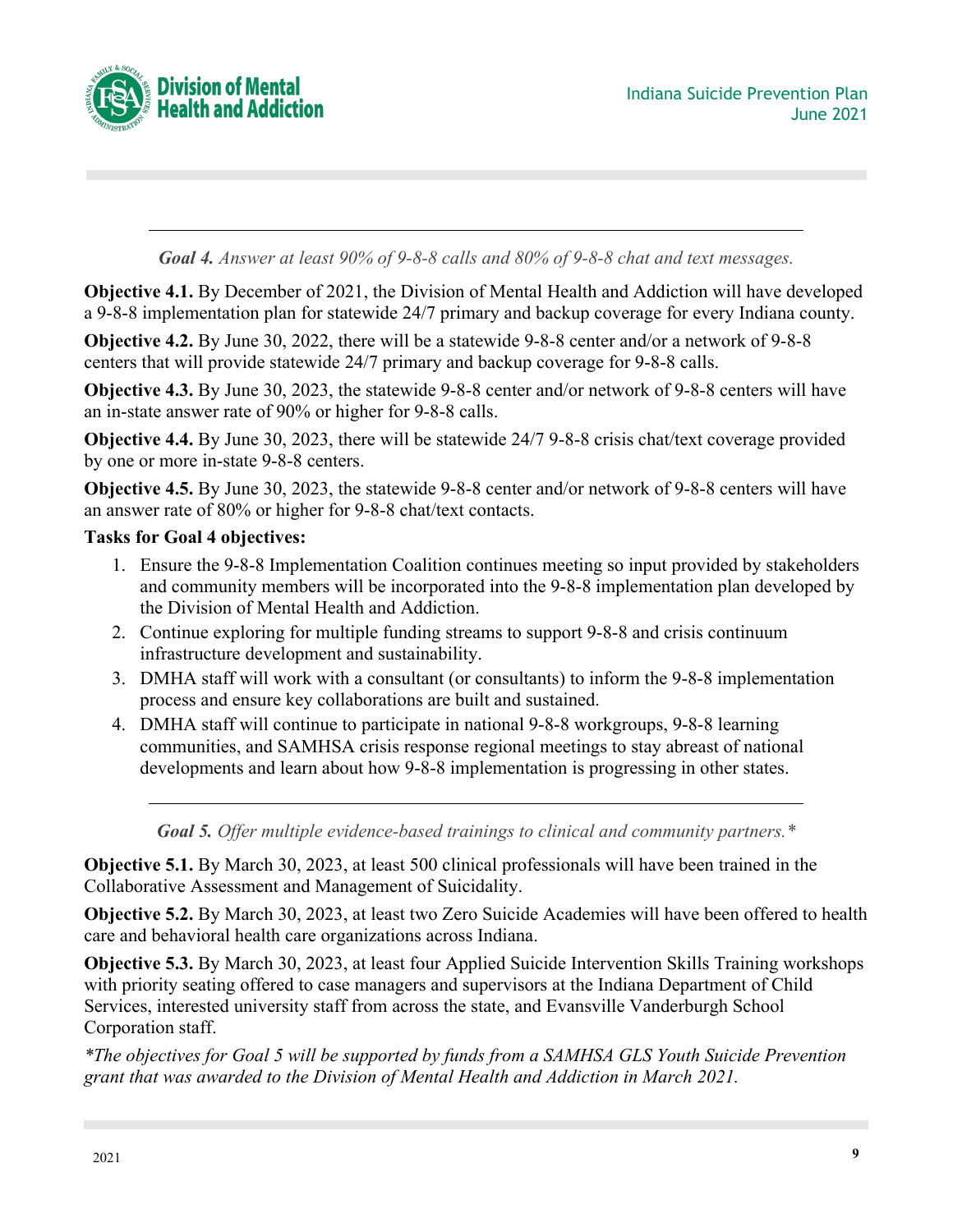

# <span id="page-9-0"></span>**Postvention Response planning group**

*Goal 1. Create an initial data repository of evidence-based and/or best practice resources with scheduled updates to ensure the information is current and relevant*

**Objective 1.1.** The creation of the Data Collection and Information Management Committee with an appointed leader identified by Sept. 30, 2021.

**Objective 1.2.** Assess current gaps in materials and resources by May 15, 2022.

**Objective 1.3.** Develop a repository and information management system to ensure stakeholders can access accurate information in a timely manner.

#### **Tasks for Goal 1 objectives:**

- 1. Create a DCIM committee comprised of key stakeholders representing every region within the state of Indiana
- 2. Hold DCIM committee meetings (can be virtual) to create a work plan with action items and deliverables including a timeline for implementation with start, mid-way, and end dates. This includes defining a plan for creating and sustaining the repository and information management system.
- 3. Form of a gap assessment subcommittee comprised of key stakeholders and hold subcommittee meetings to create a gap assessment plan with action items and deliverables including a timeline for implementation with start, midway and end dates.

*Goal 2. Create an operations manual of evidence-based and best practice standards to assist local communities with creating and maintaining a LOSS (Local Outreach to Suicide loss Survivors) Team.*

**Objective 2.1.** The creation of the LOSS teams Outreach and Education Committee with an appointed leader identified by Sept. 30, 2021.

**Objective 2.2.** The LTOE Leader and/or Committee will complete an informational review of the following to determine pertinent information to include in the manual: Review other jurisdiction guidebooks or manuals, obtain information from the gap assessment, input from key stakeholders.

**Objective 2.3.** Create a list of key areas that should be included in the manual, including cultural competencies.

**Objective 2.4.** The LTOE Leader and/or Committee will determine the process for creating the operations manual.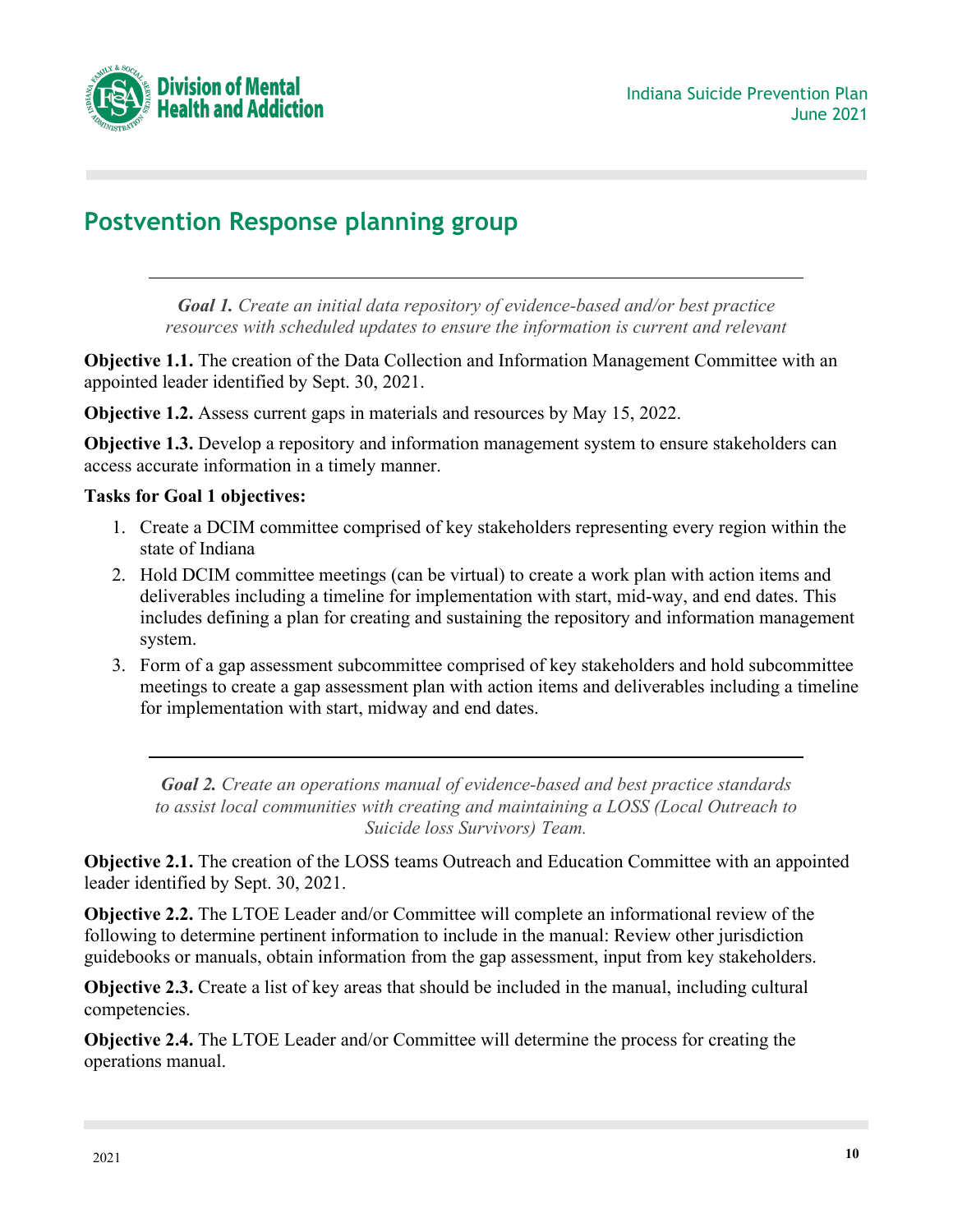

**Objective 2.5.** The LTOE Leader and/or Committee will develop a dissemination and implementation plan for training current and future LOSS teams in the use of the operations manual.

#### **Tasks for Goal 2 objectives:**

- 1. Create a LTOE committee comprised of key stakeholders representing every LOSS team within the state of Indiana
- 2. Hold LTOE committee meetings (can be virtual) to create a work plan with action items and deliverables including an implementation timeline with start, mid-way, and end dates.

*Goal 3. Developing culturally competent marketing materials about LOSS teams and how many lives have been touched by suicide*

**Objective 3.1.** The creation of the marketing committee with an appointed leader identified by Sept. 30, 2021. This committee should include community members who represent the populations the materials will be developed for.

**Objective 3.2.** Obtain at least three meaningful data points from the data collection process regarding state suicide deaths, and existing LOSS team data, to utilize in development of marketing materials.

**Objective 3.3.** Identify cost-effective marketing materials and locate four potential vendors available for printing for cost comparison and media distribution of messaging.

**Objective 3.4.** The marketing leader/committee will ensure the distribution of materials to key stakeholders ensuring the final products remain available in the repository.

**Objective 3.5.** Develop a plan to obtain feedback from community members on the clarity and appropriateness of the marketing materials.

#### **Tasks for Goal 3 objectives:**

- 1. Create a marketing committee comprised of key stakeholders representing every region within the state of Indiana
- 2. Hold committee meetings (can be virtual) to create a work plan with action items and deliverables including a timeline for implementation with start, mid-way, and end dates. This includes defining a plan for obtaining feedback from community members about the marketing materials.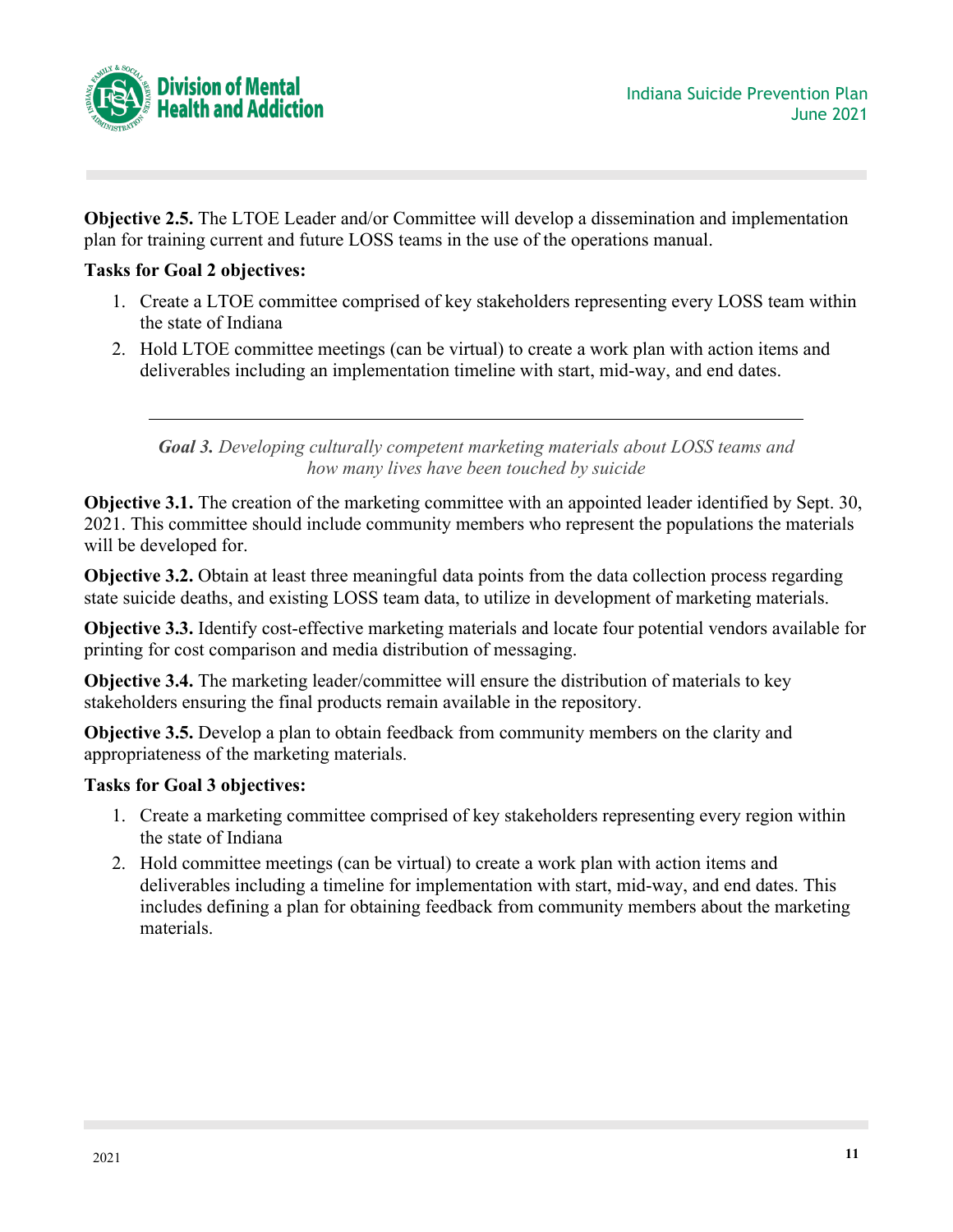



#### *Goal 4. Develop a statewide network of LOSS teams\**

**Objective 4.1.** By June 30, 2023, initiate and provide seed funding for sixteen LOSS teams.

**Objective 4.2.** Identify a lead organization to oversee the development of the LOSS team network.

**Objective 4.3.** The lead organization will collaboratively develop a plan for sustaining the LOSS team network and explore integration of LOSS teams within other statewide and local crisis response infrastructures.

> *Goal 5. Increase suicide bereavement support for Indiana residents who have lost a loved one to suicide.\*\**

**Objective 5.1.** By June 30, 2023, initiate and provide seed funding for eight suicide loss support groups.

**Objective 5.2.** By June 30, 2023, train 100 clinicians in the American Foundation for Suicide Prevention's Suicide Bereavement Clinician Training Program.

*\*\*The objectives for Goals 4 and 5 will be supported by funds from a SAMHSA GLS Youth Suicide Prevention grant that was awarded to the Division of Mental Health and Addiction in March 2021.*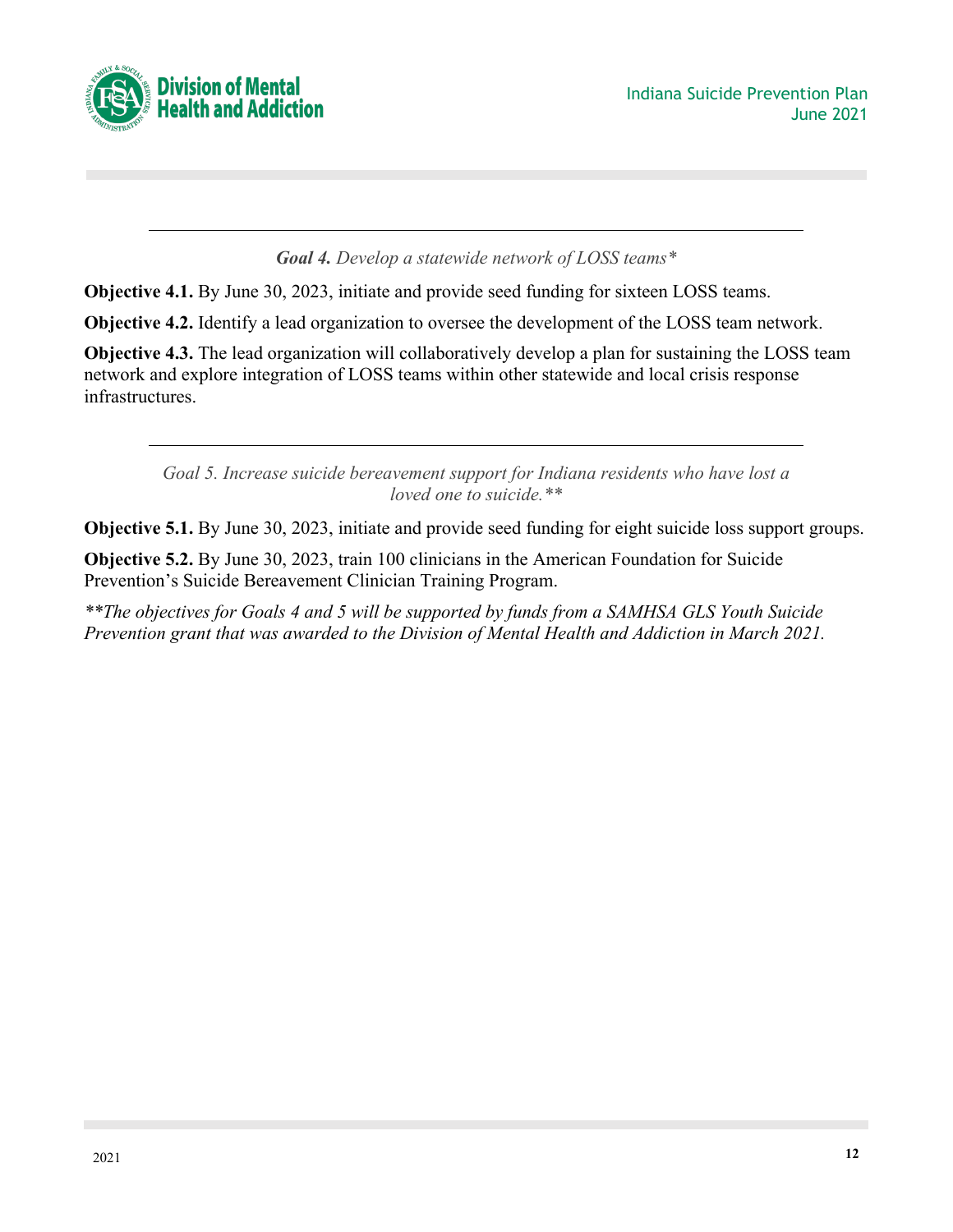

# <span id="page-12-0"></span>**Innovation in Suicide Prevention planning group**

*Goal 1. Create Papageno Effect taskforce\**

**Objective 1.1.** Create roles and scope of the taskforce

**Objective 1.2.** Identify partners/networks for taskforce and campaign (e.g., attempt survivors across the lifespan, loved ones who have lost someone to suicide, suicide prevention leaders and advocates, mental health and FSSA communication professionals)

**Objective 1.3.** Plan schedule for meetings

*\*If the taskforce decides to use a collective impact approach, additional goals and objectives specific to the process will be created.*

#### **Initial tasks for Goal 1 objectives:**

- 1. Identify a lead organization/agency to oversee the taskforce
- 2. As part of Objective 1.2, explore university partnerships and the opportunity to develop a research project focused on measuring the impact of a Papageno Effect campaign.

*Goal 2. Create Innovation in Suicide Prevention think tank*

**Objective 2.1.** Create roles and scope of think tank

**Objective 2.2.** Define the types of diversity needed to inspire innovative ideas and then develop such diverse representation among think tank members.

**Objective 2.3.** Plan schedule for meetings

**Objective 2.4.** Develop a meeting structure (including ground rules for discussion) that are informed by research on group dynamics and work environments that stimulate creative thinking

#### **Initial task for Goal 2 objectives:**

1. As part of Objective 1.1., explore university partnerships and/or the opportunity for a university partner to house and provide leadership for the Innovation in Suicide Prevention Think Tank.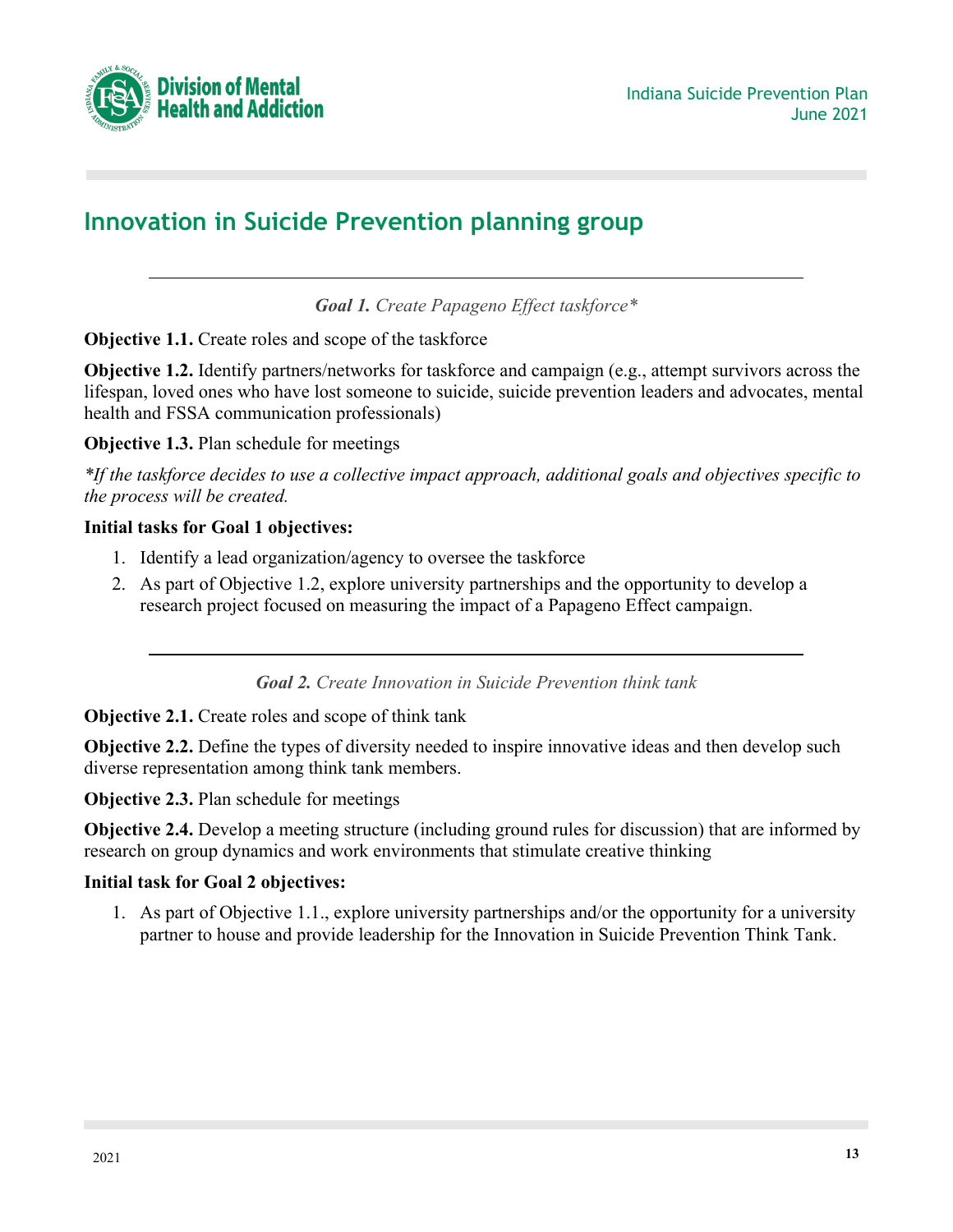

*Goal 3. Increase peer support programming for those experiencing a suicidal crisis and for impacted family members\*\**

**Objective 3.1.** Develop a crisis peer support learning community to identify opportunities to integrate peer support professionals across Indiana's crisis response continuum.

**Objective 3.2.** Develop and sustain a peer support program for families/parents of youth who are thinking of suicide and/or have survived a suicide attempt.

**Objective 3.3.** Create and sustain at least 15 Alternatives to Suicide peer support groups across the state of Indiana.

*\*\*The objectives for Goal 3 will be supported by funds from the SAMHSA Mental Health Block grant and a SAMHSA GLS Youth Suicide Prevention grant that was awarded to the Division of Mental Health and Addiction in March 2021.*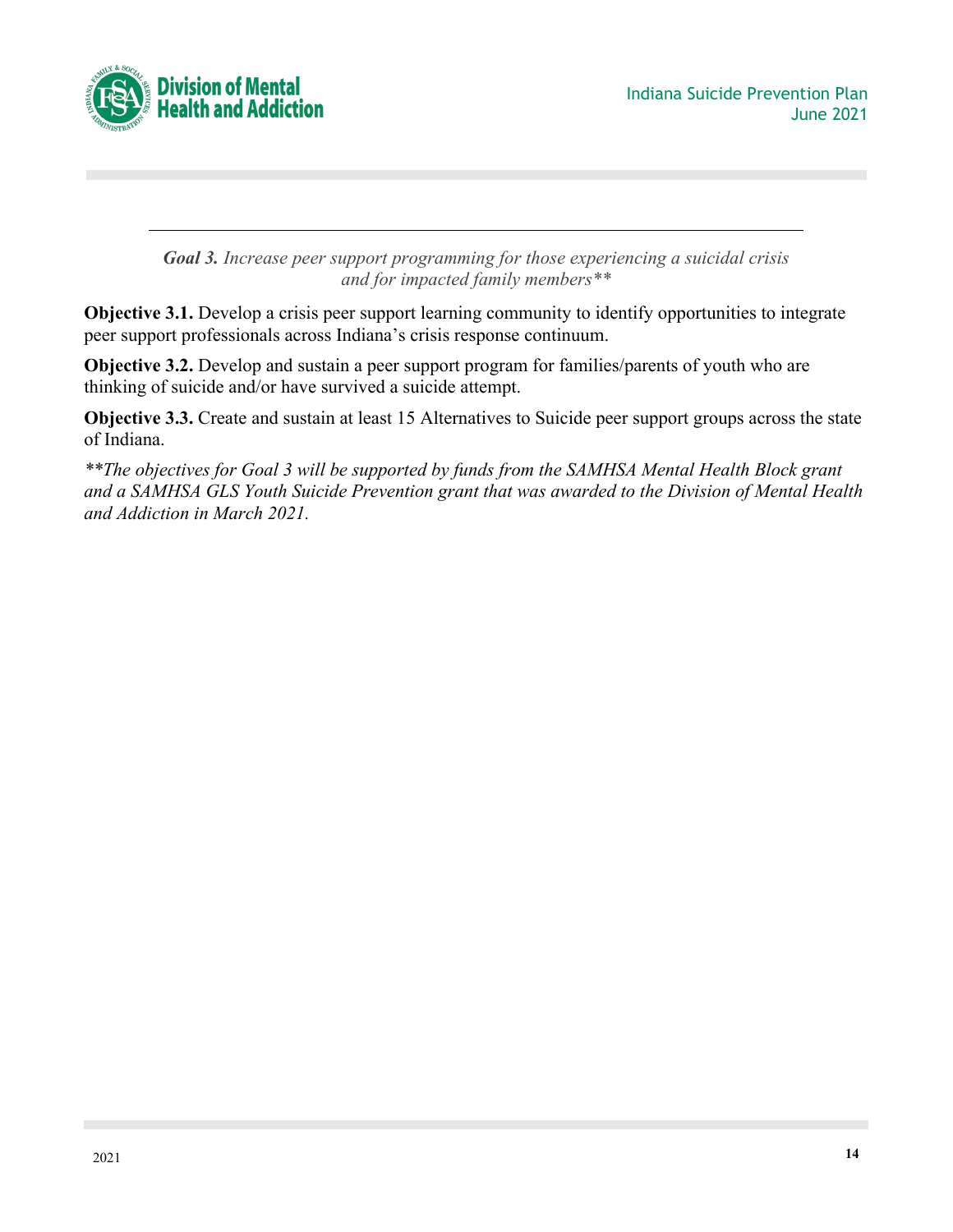



# <span id="page-14-0"></span>**Data Quality planning group**

*Goal 1. Obtain funding and necessary capacity-building resources to support the development of a data infrastructure for state suicide prevention efforts.*

**Objective 1.1.** Identify and apply for state-based and local funding.

**Objective 1.2.** Identify and apply for federal funding to support data collection, analysis and suicide prevention programmatic efforts.

**Objective 1.3.** Identify and partner with national and Indiana-based agencies/organizations, to obtain necessary resources, partnerships, in-kind support and funding to develop a data infrastructure to support suicide prevention efforts.

**Objective 1.4.** Identify activities already underway within academia and research communities that overlap with current suicide prevention data projects.

#### **Initial tasks for Goal 1 objectives:**

- 1. Identify a lead organization/agency
- 2. Determine whether a team needs to be formed to identify funding sources and/or activities underway within academic and research communities.

*Goal 2. Create a data infrastructure for state suicide prevention that will:*

- 1. Improve the timeliness, usefulness, and quality of suicide-related data and
- 2. Explain the scope of suicide risk in Indiana, identify high and low risk groups, and set priority prevention activities.

**Objective 2.1.** Create a job description and find funding to create a dedicated full-time suicide epidemiologist.

**Objective 2.2.** Create a job description and find funding to create a dedicated suicide data science staff position. The suicide data scientist will provide metadata management, initial data assessment, and ongoing data quality measurement, to ensure accurate and reliable data are utilized for dissemination.

**Objective 2.3.** Create a job description and find funding to create a data management staff position and system.

**Objective 2.4.** Establish a multi-disciplinary data workgroup for Indiana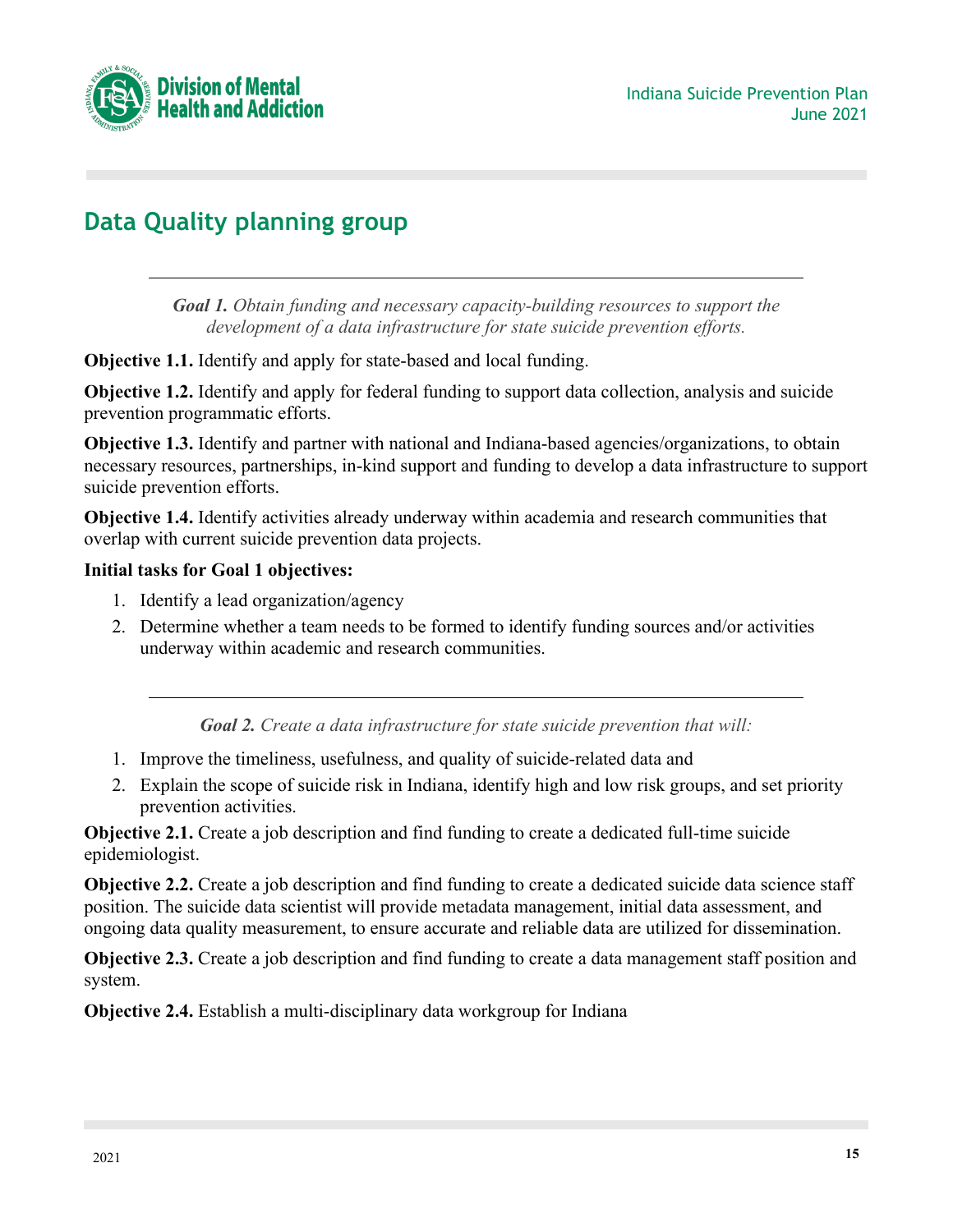

**Objective 2.5.** Via the multi-disciplinary data workgroup, develop a plan for building and sustaining the data infrastructure using the Data Infrastructure: Recommendations for State Suicide Prevention supplement from the Suicide Prevention Resource Center.

## **Initial Tasks for Goal 1 Objectives:**

- 1. Identify a lead organization/agency
- 2. Identify representatives from the following organizations to join the data workgroup: Indiana Department of Health, Management Performance Hub, Indiana Clinical and Translational Sciences Institute, Division of Mental Health and Addiction, Indiana Criminal Justice Institute, State Epidemiological Outcomes Workgroup, Department of Education, Indiana Suicide Prevention Network, military/VA organizations, researchers, universities, law enforcement organizations, Department of Child Services, Center for Health Policy, treatment providers, local prevention groups, Indiana Hospital Association, Indiana Health Information Exchange, and any additional interested parties.

*Goal 3. Use the newly created data infrastructure, and data workgroup, to identify and centrally document available state and local data sources, which can be used to monitor suicide-related behavior in Indiana.*

**Objective 3.1.** Establish standard definitions for suicide-related thoughts and behaviors.

**Objective 3.2.** Identify standard data variables and datasets to be collected, based on agreed-upon standard definitions.

**Objective 3.3.** Establish a centralized repository for state and local datasets identified in Objective 3.2.

*Goal 4: Through data sharing agreements, obtain the authority for dissemination and analysis of data and data sources to monitor suicide-related thoughts and behaviors across the state.*

**Objective 4.1.** Identify the agencies responsible for maintaining the datasets and data sources identified in Goal 3, Objective 3.2.

**Objective 4.2.** Establish connectivity with other existing data management systems, including the Management Performance Hub, to avoid duplicative efforts.

**Objective 4.3.** Create standard data sharing agreements for those identified agencies, to facilitate access to data variables.

**Objective 4.4.** Execute all necessary data sharing agreements to obtain relevant data to monitor suiciderelated thoughts and behaviors across Indiana.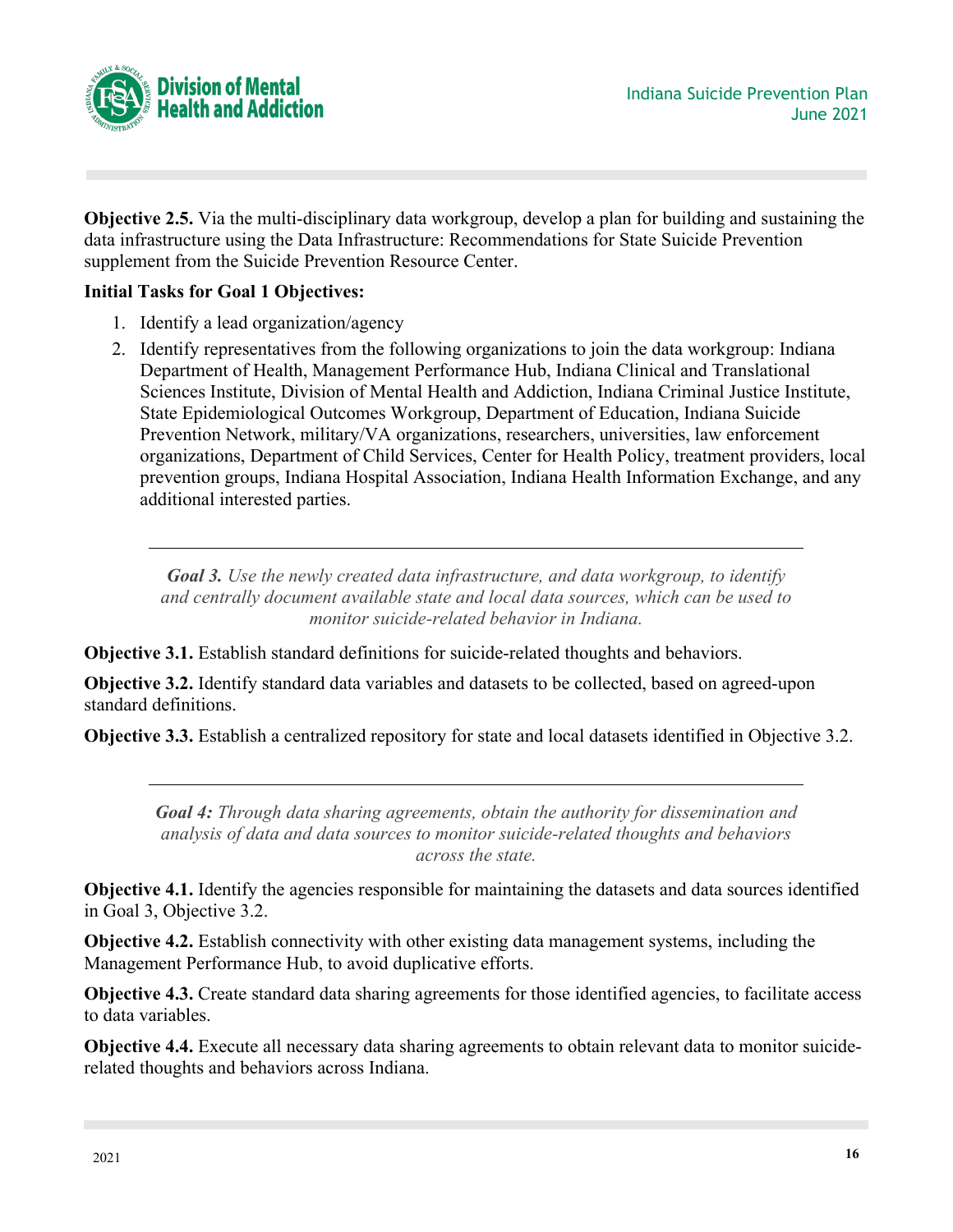

*Goal 5. Organize available data sources into data visualizations of timely suiciderelated trends across the state.*

**Objective 5.1.** Identify funding sources to support a sustainable summary data dashboard.

**Objective 5.2.** Build out data visualizations that will inform state and local suicide prevention efforts.

**Objective 5.3.** Via the data workgroup, develop a plan to collect data on the usage and perceived community impact of public-facing data visualizations and dashboards.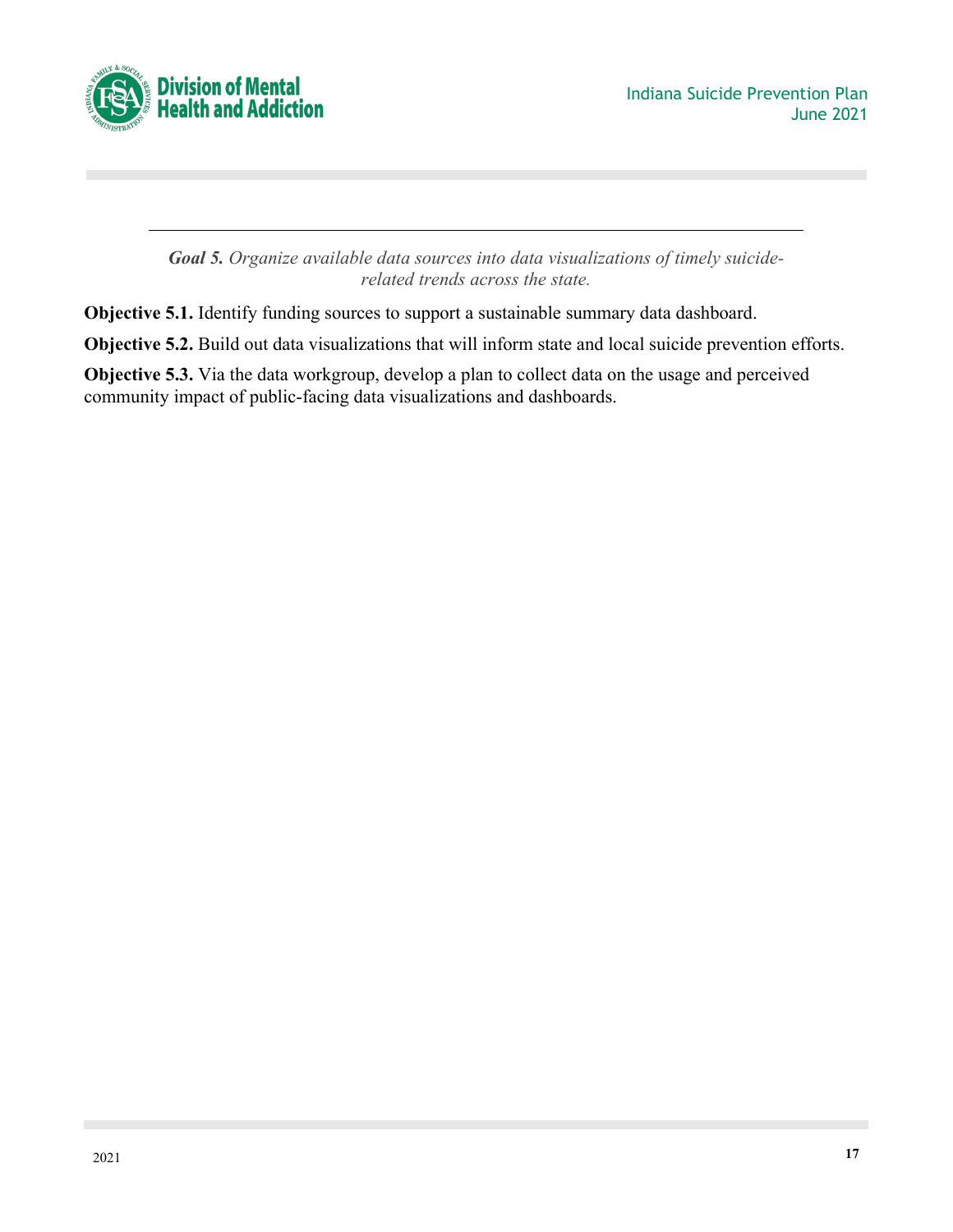

# <span id="page-17-0"></span>**What comes next?**

To ensure that we are implementing our objectives and moving closer toward achieving the goals outlined in this plan, we will be instituting quarterly meetings that are focused entirely on the implementation of the state suicide prevention plan.

The goals of this quarterly meeting include:

- 1. Reporting on progress relevant to the state suicide prevention plan (accountability),
- 2. Improving communication and collaboration across suicide prevention partners regarding the state plan objectives and tasks (bridging siloed efforts), and
- 3. Introducing new partners with shared goals/interests who can join the statewide effort to implement our state suicide prevention plan (infrastructure building/strengthening).

These quarterly meetings will also provide the opportunity to adjust our objectives if necessary or develop new goals and objectives if we make progress sooner than anticipated. The quarterly meetings will cease once the next state suicide prevention planning cycle begins (January 2023) and will resume once the next version of the Indiana suicide prevention plan is disseminated (July 2023).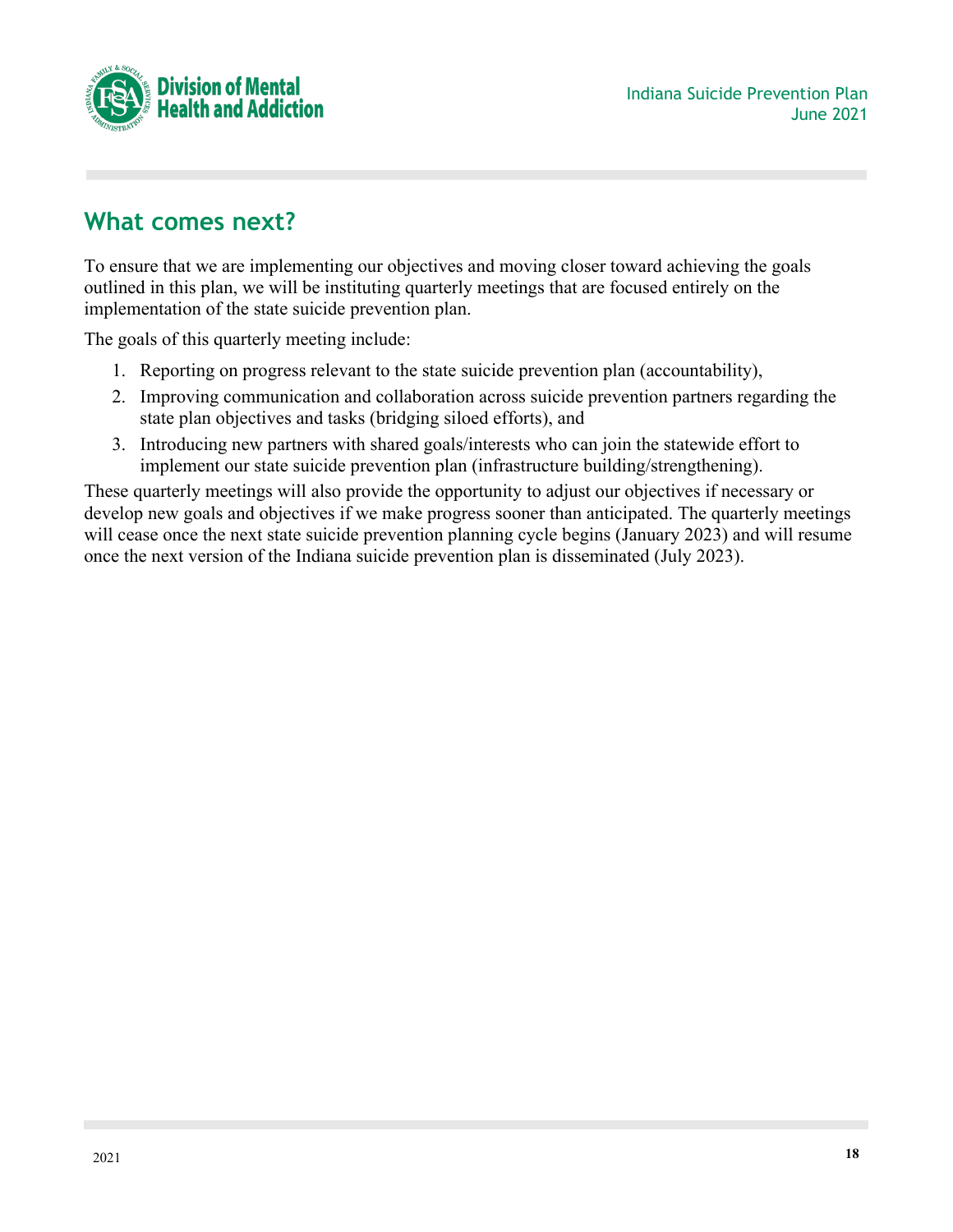



# <span id="page-18-0"></span>**Appendix A**

# Indiana alignment with state suicide prevention infrastructure recommendations from the Suicide Prevention Resource Center

Essential elements

#### **Authorize**

## SPRC infrastructure recommendations

- Designate a lead division or organization
- Identify and secure resources required to carry out all six essential functions
- Maintain a state suicide prevention plan that is updated every three to five years

*To further strengthen your infrastructure:*

- Authorize the designated suicide prevention agency to develop, carry out, and evaluate the suicide prevention plan
- Require an annual report to the legislature or governor on the state of suicide and prevention efforts, the extent and effectiveness of any statute or rule related to suicide, and emerging needs

- $\boxtimes$  Indiana Division of Mental Health and Addiction
- $\Box$  Not met
- $\boxtimes$  State suicide prevention planning cycles
- $\boxtimes$  DMHA is responsible for overseeing the development, implementation, and evaluation of the state plan
- $\boxtimes$  DMHA is responsible for developing an annual report in partnership with public and private suicide prevention partners.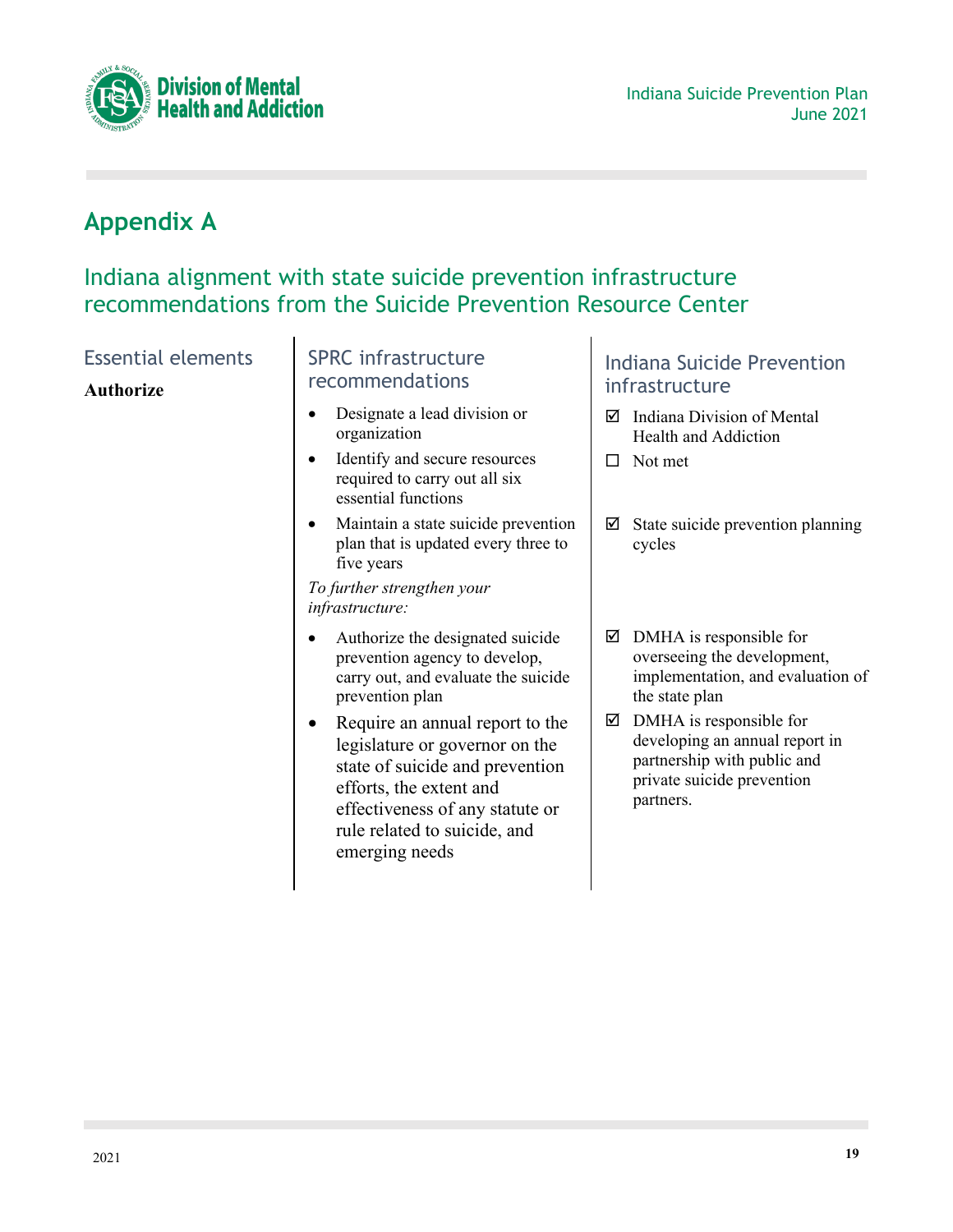



| <b>Essential elements</b><br>Lead | <b>SPRC</b> infrastructure<br>recommendations                                                                                                     | <b>Indiana Suicide Prevention</b><br>infrastructure                                                                                                                                              |
|-----------------------------------|---------------------------------------------------------------------------------------------------------------------------------------------------|--------------------------------------------------------------------------------------------------------------------------------------------------------------------------------------------------|
|                                   | Maintain a dedicated leadership<br>position                                                                                                       | Indiana Code 12-21-5-5 mandates<br>☑<br>the DMHA state suicide<br>prevention coordinator position.<br>The title of this position was<br>changed to state suicide<br>prevention director in 2020. |
|                                   | Identify and fund core staff<br>positions, training, and technology<br>needed to carry out all six essential<br>functions                         | Not met. There is only one core<br>$\Box$<br>staff position funded at this time<br>(state suicide prevention director)                                                                           |
|                                   | Develop capacity to respond to<br>information requests from<br>officials, communities, the media,<br>and the general public                       | Not met<br>□                                                                                                                                                                                     |
|                                   | To further strengthen your<br>infrastructure:                                                                                                     |                                                                                                                                                                                                  |
|                                   | Where interests intersect, establish<br>a formal connection between the<br>relevant government divisions or<br>offices                            | The Indiana Department of<br>☑<br>Health is the lead agency on<br>building suicide data<br>infrastructure and guiding social<br>determinants of health efforts                                   |
|                                   | Build staff capacity to effectively<br>communicate across multiple<br>audiences and formats                                                       | Not met<br>□                                                                                                                                                                                     |
|                                   | Develop division/agency<br>$\bullet$<br>commitment to spur cross-<br>discipline collaboration and<br>integrate programs across funding<br>sources | Not met<br>П                                                                                                                                                                                     |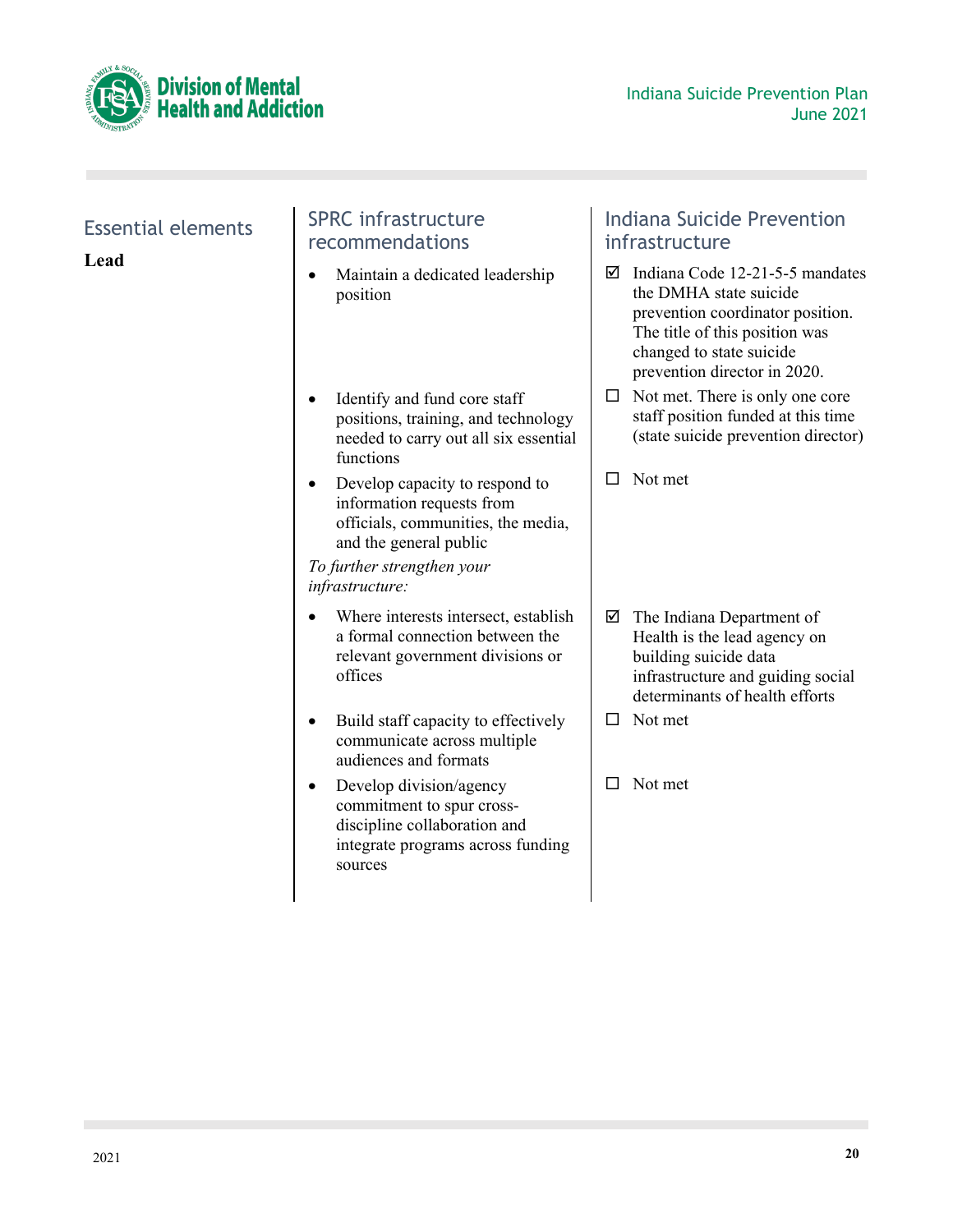

# **Division of Mental Health and Addiction**

# Essential elements

**Partner**

# SPRC infrastructure recommendations

• Form a statewide coalition representation from broad public and private sectors.

• Adopt a shared vision and language across partners

#### *To further strengthen your infrastructure:*

- Build partner capacity to integrate suicide prevention efforts into their structures, policies and activities
- Develop written agreements with partners detailing each party's commitment

- $\boxtimes$  The Indiana Suicide Prevention Network, a subsidiary of Mental Health America of Indiana, developed the Indiana Suicide Prevention Network Advisory Council. ISPNAC is comprised of members from the public and private sector, as well as numerous state agencies, who collaborate on suicide prevention efforts.
- $\nabla$  The new state infrastructure included a shift in the state suicide prevention vision: from a focus on zero suicides to a focus on decreasing suicide through improving quality of life.
- $\boxtimes$  The ISPN developed a tool called the Indiana Suicide Prevention Framework to assist organizations and communities in integrating suicide prevention efforts within their organizational structure.
- $\Box$  Not met. Current state infrastructure is based on verbal agreements among suicide prevention partners.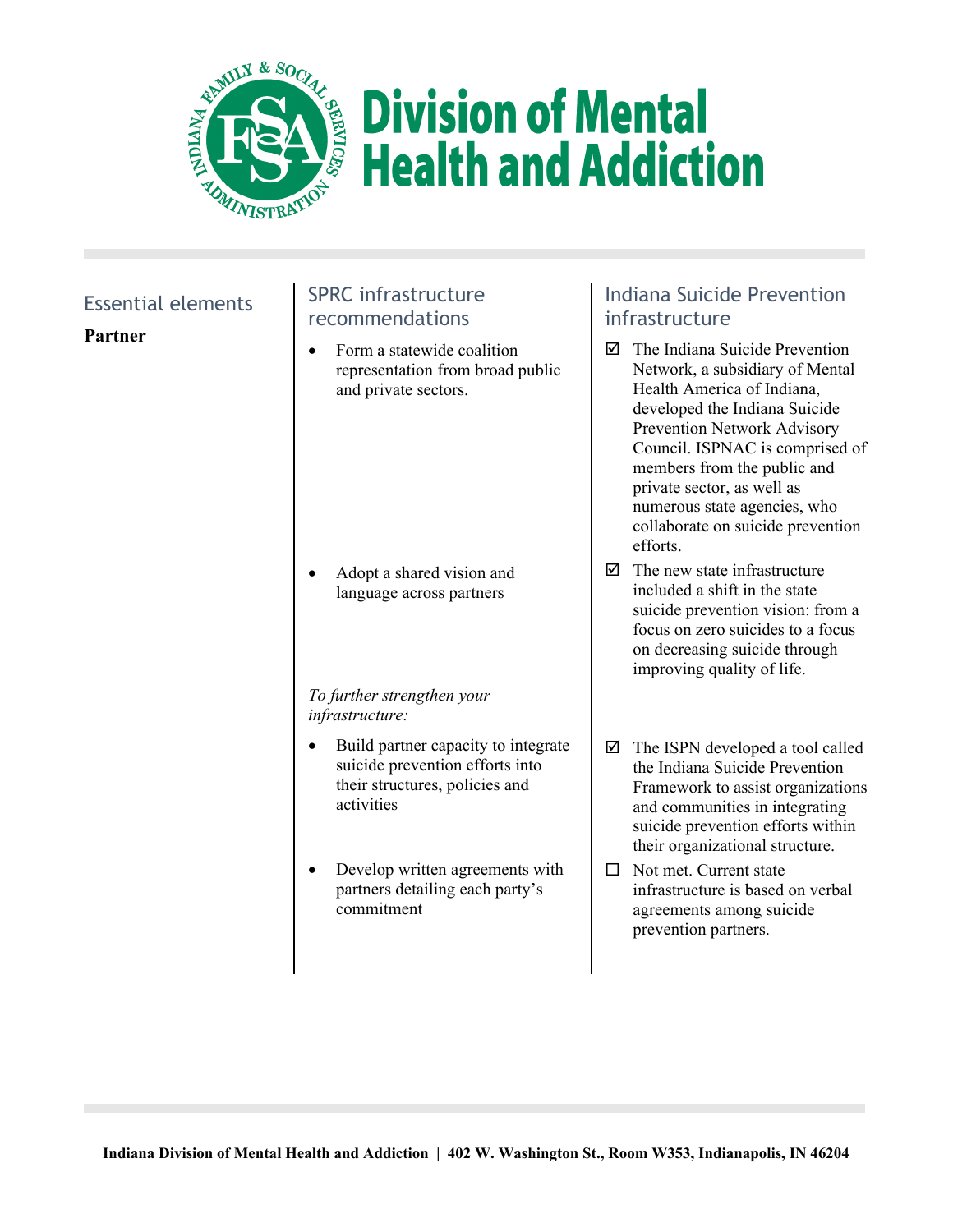



# Essential elements

**Examine**

## SPRC infrastructure recommendations

- Ensure that sufficient funding and personnel are allocated to support high quality, consistent, privacyprotected suicide morbidity and mortality data collection and analysis
- Identify, connect with, and strengthen existing data sources
- Ensure that high-risk and underserved populations are represented in data collection
- Develop the skills and a plan for regularly analyzing and using data to inform action at the state and local levels

*To further strengthen your infrastructure:*

• Link data from different systems while protecting privacy

- $\Box$  Not met.
- $\Box$  Not met. A data quality planning group was developed so that each suicide prevention planning cycle focused on identifying and strengthening existing data sources.
- $\Box$  Not met. Our social determinants of health planning group will ensure that issues of equity and the lack of representation of underserved populations become primary fixtures of Indiana's suicide prevention planning process.
- $\Box$  Not met. This could be addressed through the development of a suicide prevention data infrastructure plan.
- $\boxtimes$  The Indiana Management Performance Hub is one entity that has helped achieve data linkage across datasets and state agencies.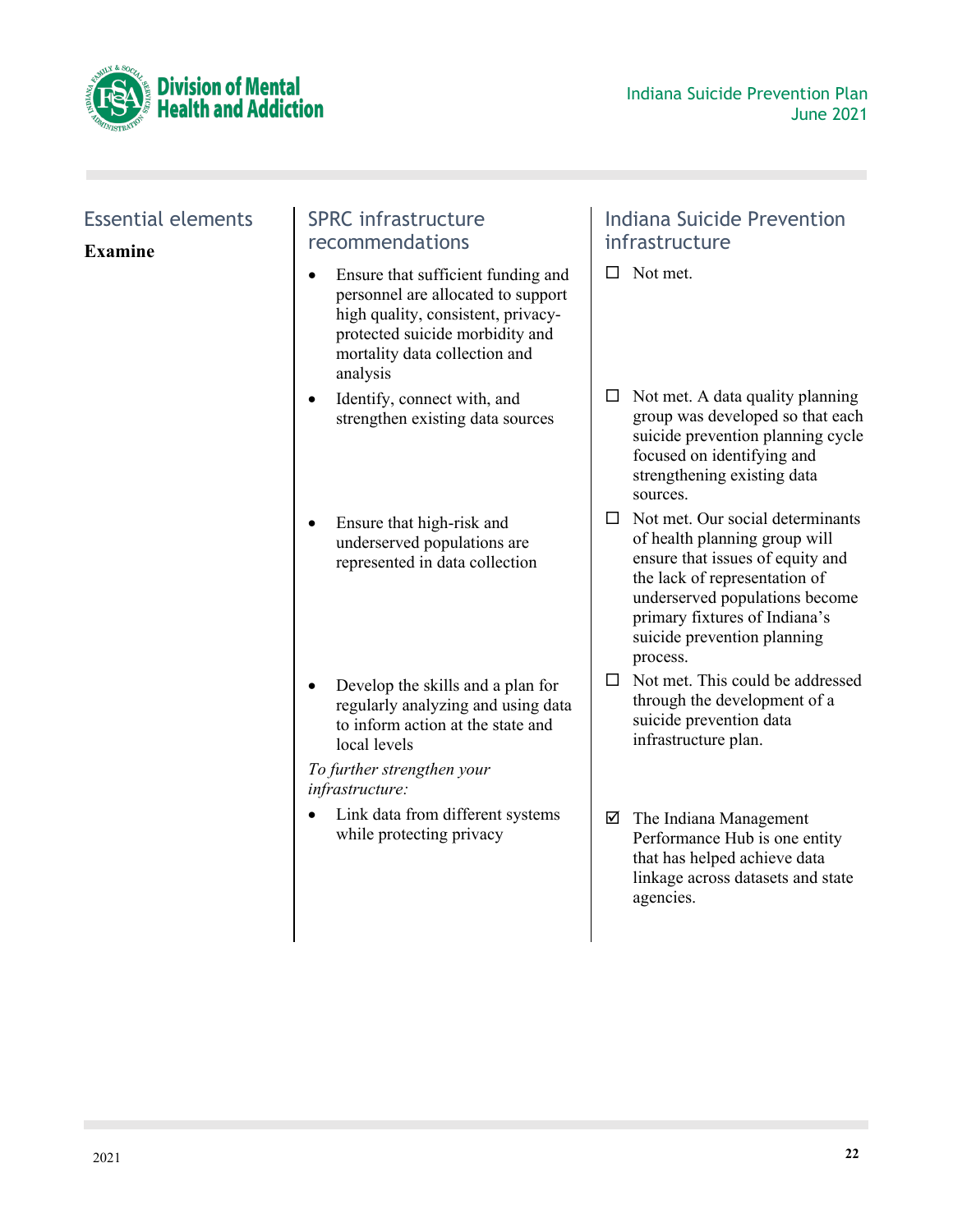



# Essential elements **Build**

# SPRC infrastructure recommendations

- Build a multi-faceted, lifespan approach to suicide prevention across the state, in concert with the state plan:
- Understand, develop and enforce expert-informed policies and regulations that support suicide prevention
- Strengthen the crisis system and policies, including mobile response and hotlines
- Establish policies and model practices in preparation for postsuicide response, including in the event of a suicide cluster
- Promote "upstream" strategies that proactively prevent suicide risk and enhance protective factors
- Designate sufficient funding to carry out or support a multifaceted approach
- Develop the ability to evaluate and share results

*To further strengthen your infrastructure:*

• Embed expectations for suicide prevention within relevant statefunded contracts

- $\Box$  Not met.
- □ Not met.
- $\Box$  Indiana's 9-8-8 Implementation Coalition was formed in February 2021 to provide input to DMHA on strengthening the crisis system across the state. HB 1468 was signed into law in April 2021, giving DMHA oversight over the development and funding of the 9-8-8 system across Indiana.
- $\Box$  Not met
- $\boxtimes$  The Indiana suicide prevention infrastructure partners agreed on a new vision and on making social determinants of health a primary planning group to move suicide prevention efforts more upstream and emphasize a more proactive approach to suicide prevention
- $\Box$  Not met
- $\Box$  Not met
- $\Box$  Not met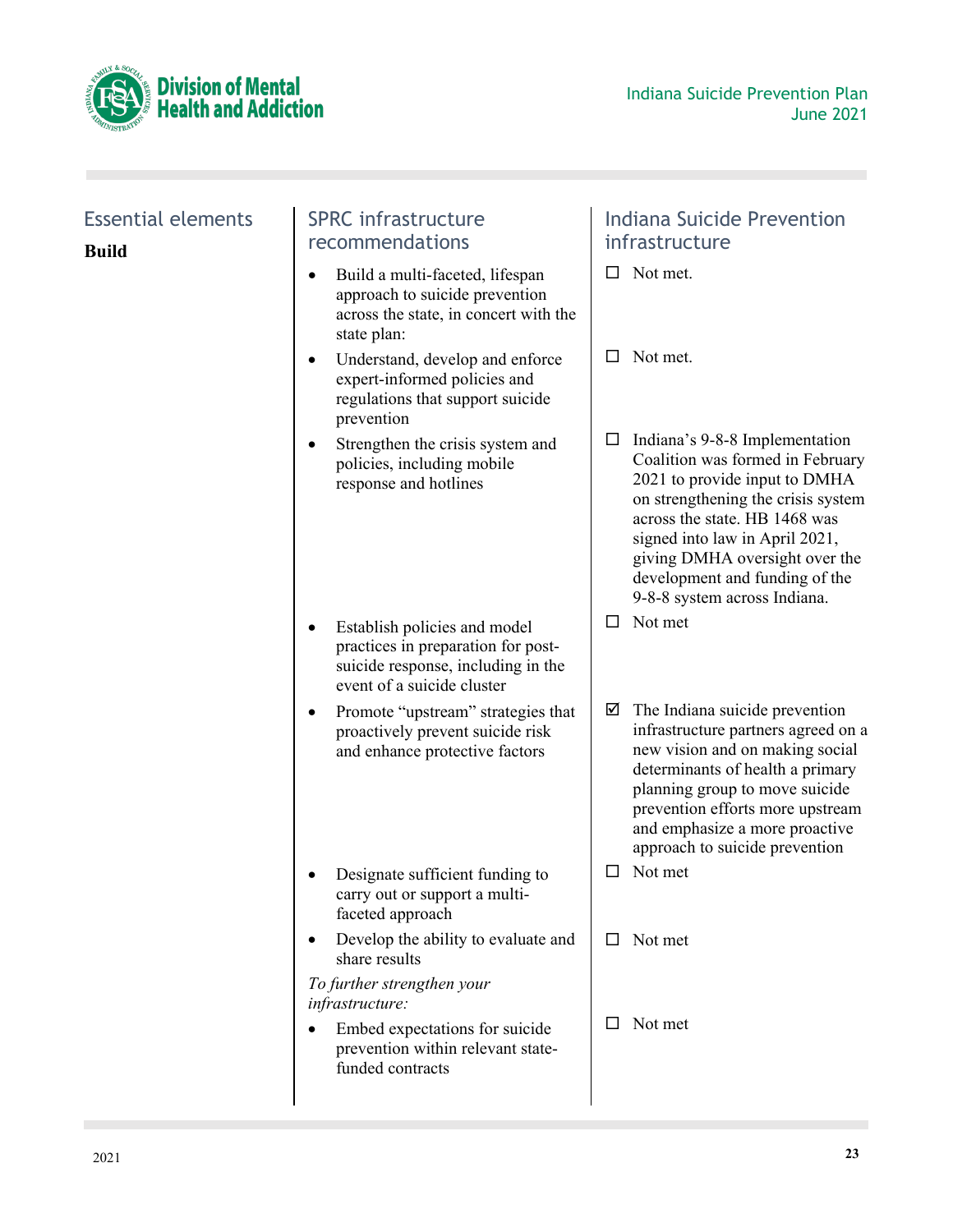

# Essential elements **Guide**

## SPRC infrastructure recommendations

- Ensure the ability to plan, provide, and evaluate guidance for state, county, and local efforts
- Identify and allocate resources needed to support consultation and capacity building training for state, county, and local efforts

*To further strengthen your infrastructure:*

• Identify and maintain an updated list of available trainings that meet relevant state requirements or recommendations

- $\Box$  Not met.
- $\Box$  Not met.
- The Indiana Department of Education and Indiana Chapter of the American Foundation for Suicide Prevention provide information about available trainings that meet state requirements or recommendations.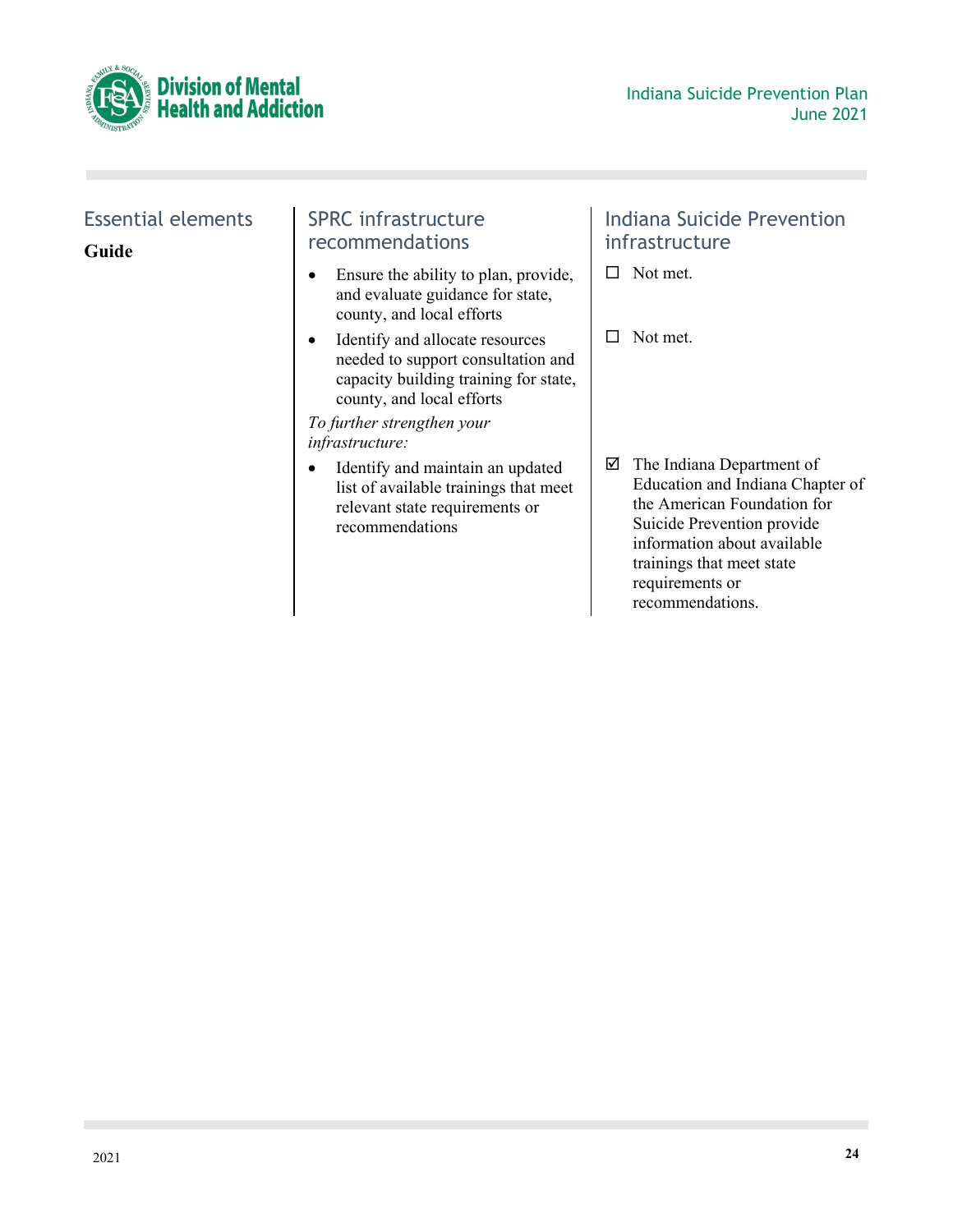

# <span id="page-24-0"></span>**Appendix B**

# Alignment between Indiana Code 12-21-5-5 and the 2021–2023 Indiana Suicide Prevention Plan

| The statewide program for suicide prevention<br>must include a state plan for suicide<br>prevention that must address the following          | <b>Current State Suicide Prevention</b><br>Goals/Objectives that align with IC 12-21-5-5                                                                                                                           |
|----------------------------------------------------------------------------------------------------------------------------------------------|--------------------------------------------------------------------------------------------------------------------------------------------------------------------------------------------------------------------|
| 1) Educational opportunities and activities to<br>increase awareness and knowledge of the public.                                            | <b>Postvention Response Goal 3: Developing</b><br>$\bullet$<br>culturally competent marketing materials about<br>LOSS teams and how many lives have been<br>touched by suicide.                                    |
|                                                                                                                                              | <b>Innovation in Suicide Prevention Goal 1:</b><br>$\bullet$<br>Create Papageno Effect taskforce.                                                                                                                  |
|                                                                                                                                              | Data Quality Goal 5: Organize available data<br>$\bullet$<br>sources into data visualizations of timely suicide-<br>related trends across the state.                                                               |
| 2) Training for individuals who may have<br>frequent contact with individuals at risk of suicide<br>on warning signs and tendencies that may | <b>Continuum of Crisis Care Goal 5: Offer</b><br>$\bullet$<br>multiple evidence-based trainings to clinical and<br>community partners.                                                                             |
| evidence that an individual is considering suicide.                                                                                          | <b>Postvention Response Goal 5, Objective 5.2: By</b><br>$\bullet$<br>June 30, 2023, train 100 clinicians in the<br>American Foundation for Suicide Prevention's<br>Suicide Bereavement Clinician Training Program |
| 3) Materials to increase public awareness of<br>suicide and suicide prevention.                                                              | <b>Postvention Response Goal 3: Developing</b><br>$\bullet$<br>culturally competent marketing materials about<br>LOSS teams and how many lives have been<br>touched by suicide.                                    |
|                                                                                                                                              | Data Quality Goal 5: Organize available data<br>$\bullet$<br>sources into data visualizations of timely suicide-<br>related trends across the state.                                                               |
| 4) Enhancement of crisis services relating to                                                                                                | <b>Continuum of Crisis Care Goals 1 and 3-5</b><br>$\bullet$                                                                                                                                                       |
| suicide prevention.                                                                                                                          | Goal 1: Complete a gap analysis<br>$\circ$<br>regarding the continuum of crisis care in<br>Indiana                                                                                                                 |
|                                                                                                                                              | Goal 3: Identify the continuum priorities<br>$\circ$<br>from the gap analysis                                                                                                                                      |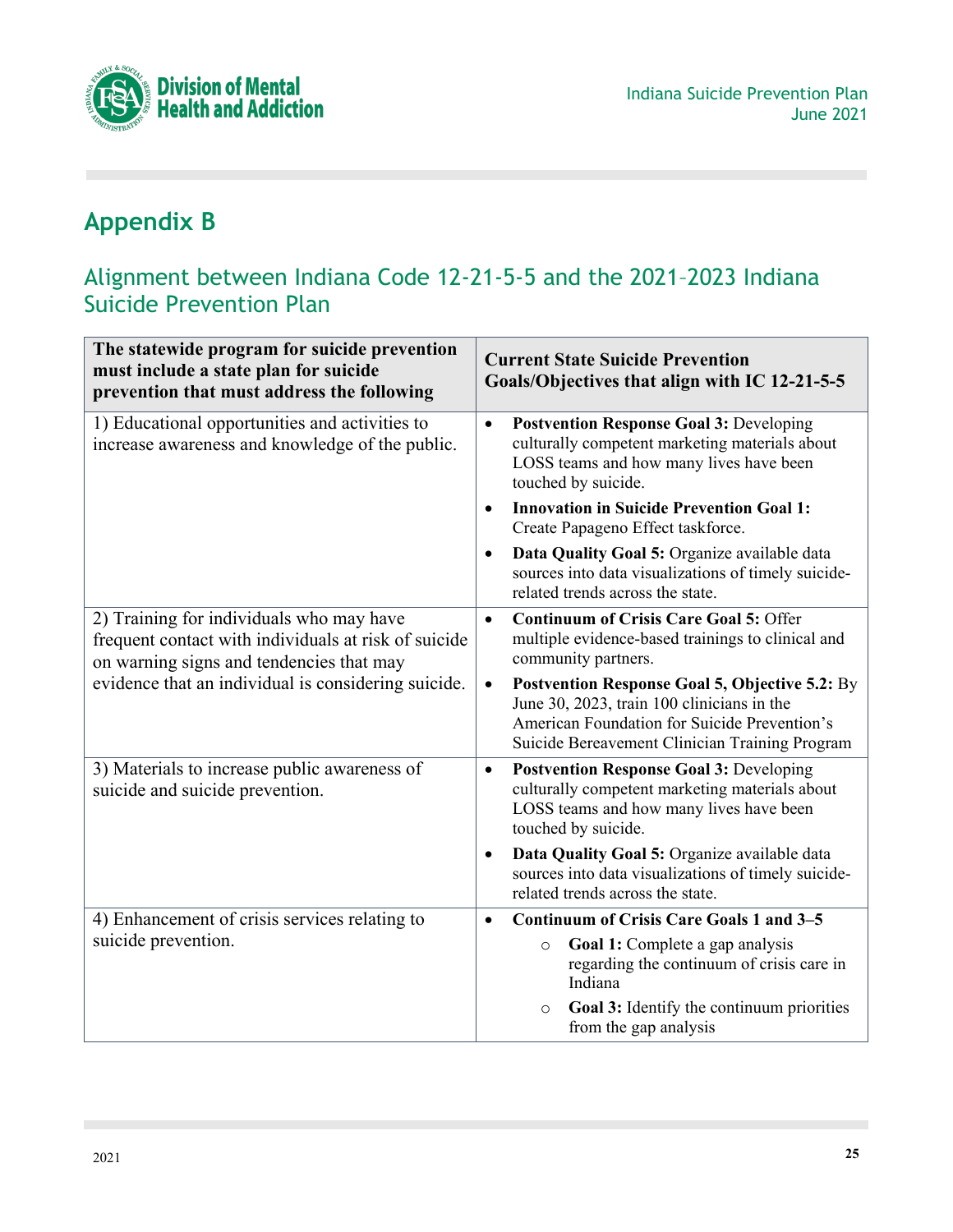

| The statewide program for suicide prevention<br>must include a state plan for suicide<br>prevention that must address the following | <b>Current State Suicide Prevention</b><br>Goals/Objectives that align with IC 12-21-5-5                                                                                                                                                                                                                                                                                                     |
|-------------------------------------------------------------------------------------------------------------------------------------|----------------------------------------------------------------------------------------------------------------------------------------------------------------------------------------------------------------------------------------------------------------------------------------------------------------------------------------------------------------------------------------------|
|                                                                                                                                     | Goal 4: Answer at least 90% of 9-8-8<br>$\circ$<br>calls and 80% of 9-8-8 chat and text<br>messages<br>Goal 5: Offer multiple evidence-based<br>$\circ$<br>trainings to clinical and community<br>partners.                                                                                                                                                                                  |
|                                                                                                                                     | <b>Postvention Response Goals 4-5</b>                                                                                                                                                                                                                                                                                                                                                        |
|                                                                                                                                     | Goal 4: Develop a statewide network of<br>$\circ$<br>LOSS teams                                                                                                                                                                                                                                                                                                                              |
|                                                                                                                                     | Goal 5: Increase suicide bereavement<br>$\circ$<br>support for Indiana residents who have<br>lost a loved one to suicide                                                                                                                                                                                                                                                                     |
|                                                                                                                                     | <b>Innovation in Suicide Prevention Goal 3:</b><br>Increase peer support programming for those<br>experiencing a suicidal crisis and for impacted<br>family members                                                                                                                                                                                                                          |
| 5) Assistance for school corporations on suicide<br>awareness and intervention training.                                            | <b>Continuum of Crisis Care Goal 5, Objective</b><br>$\bullet$<br>5.3: By March 30, 2023, at least four Applied<br>Suicide Intervention Skills Training workshops<br>with priority seating offered to case managers and<br>supervisors at the Department of Child Services,<br>interested University staff from across the state,<br>and Evansville Vanderburgh School Corporation<br>staff. |
| 6) Coordination of county and regional advisory<br>groups to support the statewide program.                                         | <b>Continuum of Crisis Care Goal 4 requires</b><br>$\bullet$<br>coordination of stakeholders from across the state<br>of Indiana. At the very least, this includes city,<br>county, and regional advisory groups, state<br>agencies, universities, mental health<br>organizations, and public safety and law<br>enforcement agencies.<br>Postvention Response Goal 4: Develop a<br>$\bullet$ |
|                                                                                                                                     | statewide network of LOSS teams                                                                                                                                                                                                                                                                                                                                                              |
| 7) Coordination with appropriate entities to                                                                                        | <b>Continuum of Crisis Care Goals 1-3</b><br>$\bullet$                                                                                                                                                                                                                                                                                                                                       |
| identify and address barriers in providing services<br>to individuals at risk of suicide.                                           | <b>Goal 1:</b> Complete a gap analysis regarding the<br>$\bullet$<br>continuum of crisis care in Indiana                                                                                                                                                                                                                                                                                     |
|                                                                                                                                     | Goal 2: Analyze gap analysis results<br>$\bullet$                                                                                                                                                                                                                                                                                                                                            |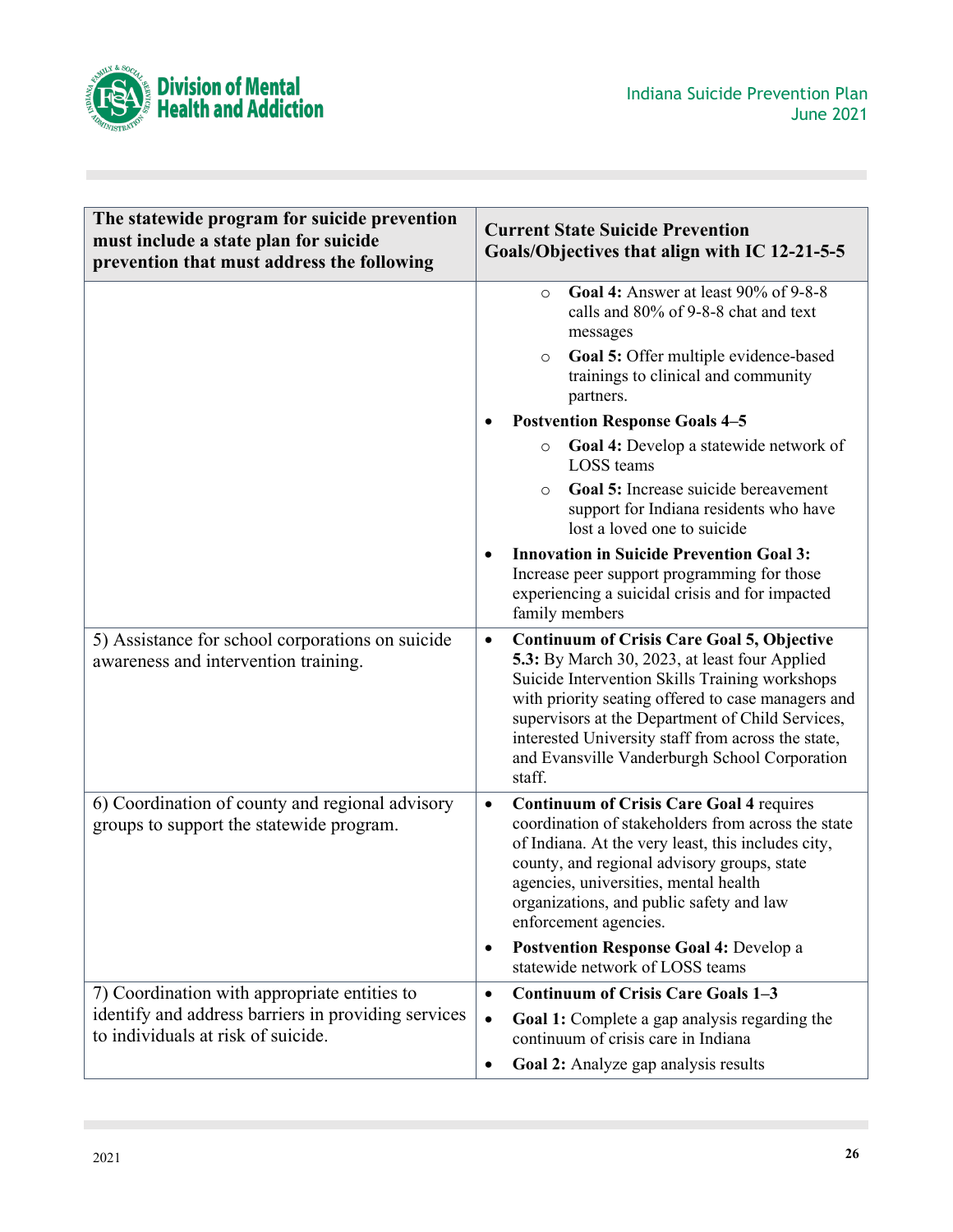

| The statewide program for suicide prevention<br>must include a state plan for suicide<br>prevention that must address the following           | <b>Current State Suicide Prevention</b><br>Goals/Objectives that align with IC 12-21-5-5                                                                                                                                                      |
|-----------------------------------------------------------------------------------------------------------------------------------------------|-----------------------------------------------------------------------------------------------------------------------------------------------------------------------------------------------------------------------------------------------|
|                                                                                                                                               | Goal 3: Identify the continuum priorities from the<br>$\bullet$<br>gap analysis                                                                                                                                                               |
| 8) Maintenance of an Internet web site containing<br>information and resources related to suicide<br>awareness, prevention, and intervention. | The Indiana Family and Social Services<br>$\bullet$<br>Administration has a collection of webpages<br>dedicated to suicide prevention that is reviewed<br>and updated annually (see here).                                                    |
|                                                                                                                                               | Additional statewide suicide prevention websites<br>$\bullet$<br>can be found via the:                                                                                                                                                        |
|                                                                                                                                               | <b>Indiana Suicide Prevention Network</b><br>$\circ$<br><b>American Foundation for Suicide</b><br>$\circ$<br>Prevention-Indiana Chapter                                                                                                       |
| 9) Development of recommendations for<br>improved collection of data on suicide and factors                                                   | <b>Data Quality Goals 1-5</b><br>$\bullet$<br>Goal 1: Obtain funding and necessary<br>$\circ$                                                                                                                                                 |
| related to suicide.                                                                                                                           | capacity-building resources to support the<br>development of a data infrastructure for<br>state suicide prevention efforts.                                                                                                                   |
|                                                                                                                                               | Goal 2: Create a data infrastructure for<br>$\Omega$<br>state suicide prevention that will                                                                                                                                                    |
|                                                                                                                                               | 1) Improve the timeliness,<br>٠<br>usefulness, and quality of suicide-<br>related data and                                                                                                                                                    |
|                                                                                                                                               | 2) Explain the scope of suicide<br>risk in Indiana, identify high and<br>low risk groups, and set priority<br>prevention activities.                                                                                                          |
|                                                                                                                                               | Goal 3: Use the newly created data<br>$\circ$<br>infrastructure, and data workgroup, to<br>identify and centrally document available<br>state and local data sources, which can be<br>used to monitor suicide-related behavior<br>in Indiana. |
|                                                                                                                                               | Goal 4: Through data sharing agreements,<br>$\circ$<br>obtain the authority for dissemination and<br>analysis of data and data sources to<br>monitor suicide-related thoughts and<br>behaviors across the state.                              |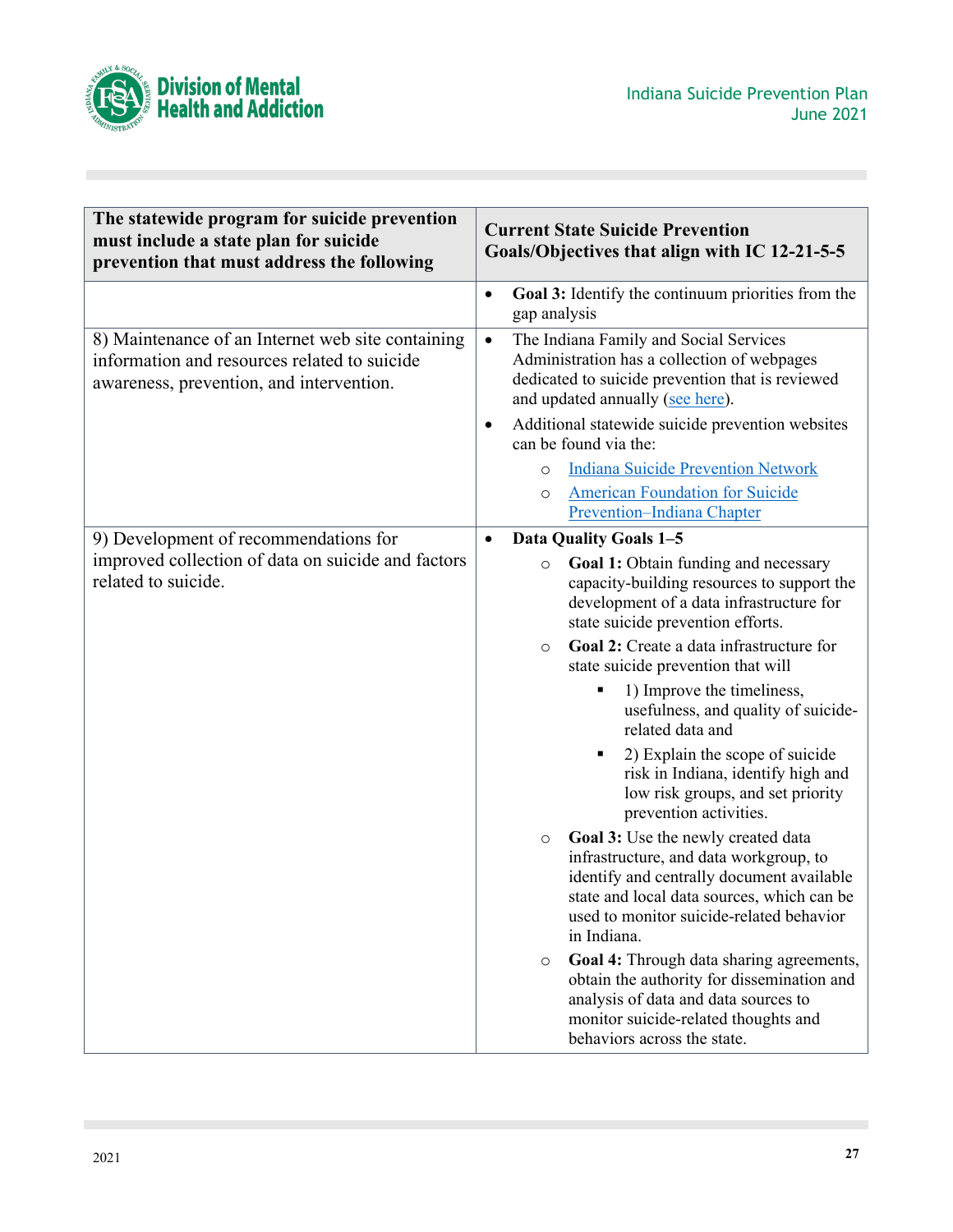

| The statewide program for suicide prevention<br>must include a state plan for suicide<br>prevention that must address the following | <b>Current State Suicide Prevention</b><br>Goals/Objectives that align with IC 12-21-5-5                                                                                                                                                                                       |
|-------------------------------------------------------------------------------------------------------------------------------------|--------------------------------------------------------------------------------------------------------------------------------------------------------------------------------------------------------------------------------------------------------------------------------|
|                                                                                                                                     | Goal 5: Organize available data sources<br>$\circ$<br>into data visualizations of timely suicide-<br>related trends across the state.                                                                                                                                          |
| 10) Development and submission of proposals for<br>funding from federal agencies or other sources of<br>funding.                    | The Division of Mental Health and Addiction<br>$\bullet$<br>currently has three grants related to suicide<br>prevention and has dedicated portions of the<br>2021-2023 SAMHSA Mental Health Block grant<br>to statewide crisis response and suicide prevention<br>initiatives. |
|                                                                                                                                     | The three grants are named below:                                                                                                                                                                                                                                              |
|                                                                                                                                     | FY20-21 State Capacity Building<br>$\circ$<br>Initiative, Vibrant Emotional Health                                                                                                                                                                                             |
|                                                                                                                                     | \$584,475 over two years (October<br>2019–September 2021)                                                                                                                                                                                                                      |
|                                                                                                                                     | 9-8-8 State Planning Grant, Vibrant<br>$\circ$<br><b>Emotional Health</b>                                                                                                                                                                                                      |
|                                                                                                                                     | \$195,000 over eight months<br>٠<br>(February 2021–September 2021)                                                                                                                                                                                                             |
|                                                                                                                                     | Garrett Lee Smith Youth Suicide<br>$\Omega$<br>Prevention Grant, SAMHSA                                                                                                                                                                                                        |
|                                                                                                                                     | \$3,680,000 over five years<br>٠<br>(March 31, 2021–March 30,<br>2026)                                                                                                                                                                                                         |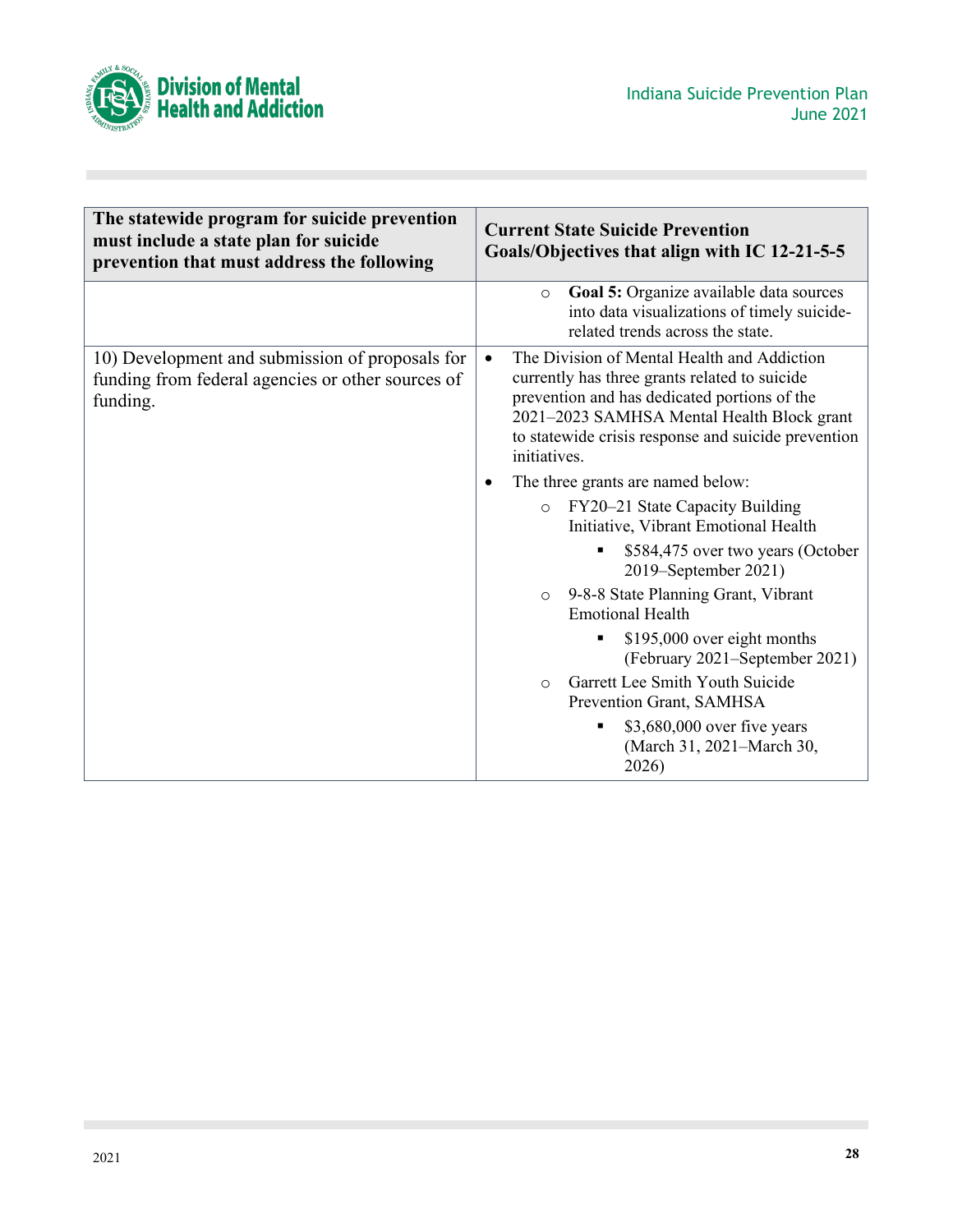

# <span id="page-28-0"></span>**Appendix C**

# Planning group participant lists

# Social Determinants of Health planning group

#### **Chairs:**

- Kelly Cunningham, MMR/FIMR Coordinator, Division of Fatality Review and Prevention, Indiana Department of Health
- Lauren Savitskas, Suicide and Overdose Fatality Review Program Manager Division of Fatality Review and Prevention, Indiana Department of Health

#### **Members:**

Rebecca Adkins, Sys Dir Pop Health, Ascension St. Vincent Indiana

- Bridget Bascom-Hinkle, Director of Community Support Services, Community Mental Health Center, Inc.
- David Berman, Vice President of Harm Reduction and Crisis Stabilization Programs, Mental Health America Indiana
- Natalie Bickel, Supervisor of Student Services, Elkhart Community Schools
- Naomi Byerley, Community Outreach Coordinator, Centerstone
- Colleen Carpenter, Co-Facilitator/Trainer and Consultant, Stop Suicide Northeast Indiana/ Colleen Carpenter Consulting
- Megan Carnes, Intensive Family Services Division Director, Community Mental Health Center, Inc.
- Erick Christensen, Clinical Informatics Fellow–Internal Medicine, Regenstrief–IU
- Jeremy D'Alessio, Community Engagement and Partnerships Coordinator for Suicide Prevention–Northwest Indiana, Jesse Brown VA Medical Center
- Christopher Drapeau, State Suicide Prevention Director, Division of Mental Health and Addiction, Indiana Family and Social Services Administration
- Anastasia Godsey, Executive Director of Child and West Clinical Services, Hamilton Center
- Brenda Graves-Croom, Health Equity Director, Division of Mental Health and Addiction, Indiana Family and Social Services Administration
- Emily Hardwick, Operations Director, Indiana Clinical and Translational Sciences Institute
- Laura Keys, VP of Social Work and Programs, Youth First, Inc.
- Jerry Landers, VP Strategy and Business Dev, Aspire Indiana Health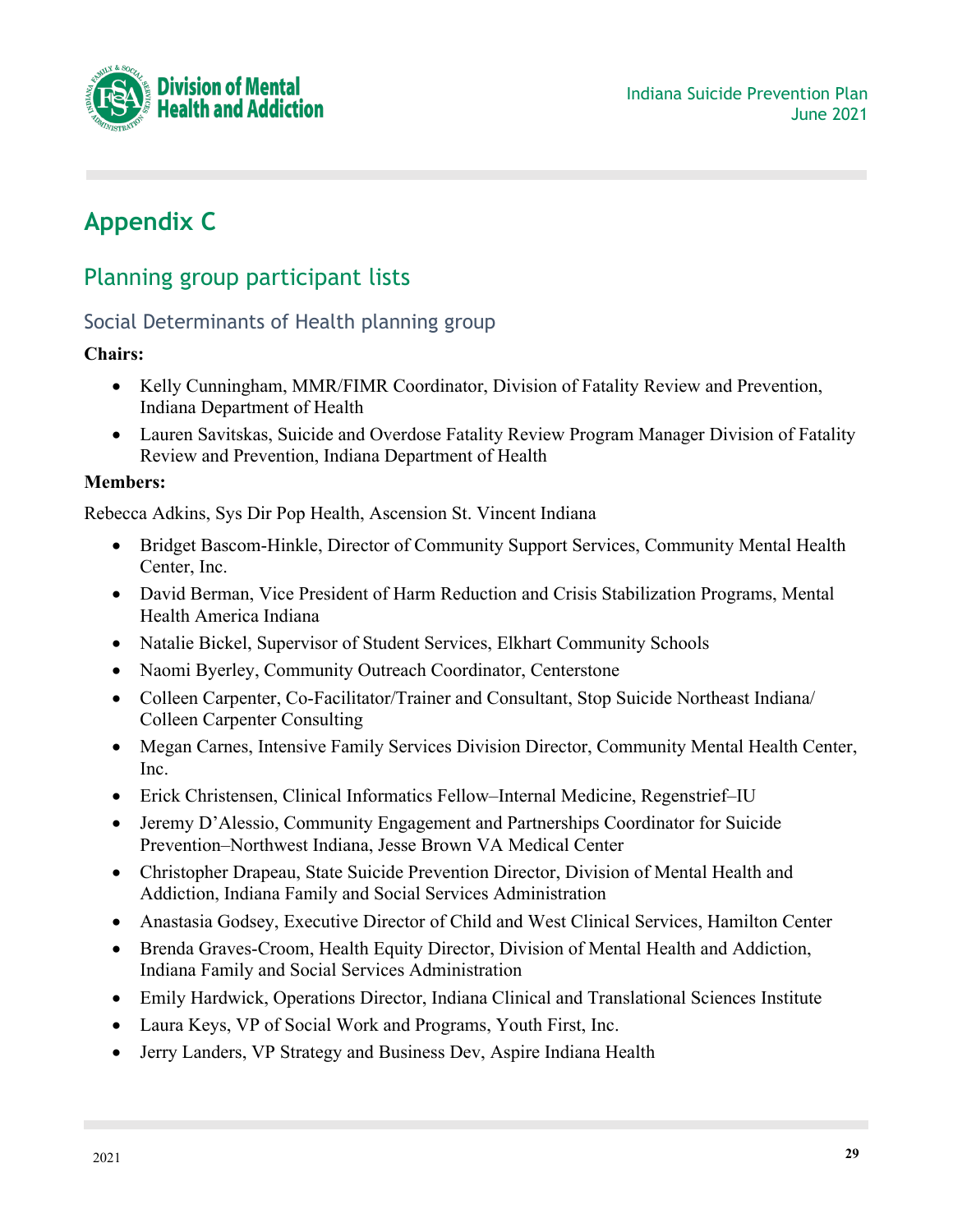

- Grant Lindman, Director of Engagement and Analytics, Public Safety, Indiana Management Performance Hub
- Sylvia Maixner, Indiana State Coordinator, Building Healthy Military Communities
- Keith Mason, Director of Advocacy and Engagement, UnitedHealthcare Community and State
- Heidi Monroe, Deputy Director, Department of Child Services
- Jason Murrey, Prevention Specialist, Department of Education
- Erica Newkirk, Adult-Geriatric Clinical Nurse Specialist, IU Health West Hospital
- Jessica Pater, Manager, Health Services and Informatics Research, Parkview Health Mirro Center for Research and Innovation
- Jocelyn Piechocki, Behavioral Health Workforce Director, Division of Mental Health and Addiction, Indiana Family and Social Services Administration
- Kathleen Ratcliff, Executive Director, Upstream Prevention
- Sonya Rush, Assistant Deputy Director, Department of Child Services
- Spencer Ryan, Prevention Coordinator, Department of Child Services
- Ashlee Shoaff, Local Systems Coordinator, Howard County Systems of Care
- Christina Smith, Family Case Manager, Department of Child Services
- Melinda Smith, Pediatric Nurse Practitioner, Ascension St. Vincent Pediatric Hospitalist Team
- Maranda Sparks, Transitional Healthcare Manager, Indiana Department of Correction
- Michelle Standeford, CHW/PRS, Live for Life, Inc.
- Tony Stroup, Assistant Chief, Monticello PD
- Mariaelena Trejo, Prevention Assistant, Coalition Coordinator, Geminus Corporation, Northwest Indiana Suicide Prevention
- Elaine Trepanier, 1915(i) Program Specialist, Division of Mental Health and Addiction, Indiana Family and Social Services Administration
- Molly Tschopp, Associate Professor, Department of Counseling Psychology, Social Psychology, and Counseling, Ball State University
- Billy Wallace, Chaplain, Putnamville Correctional Facility
- Ashlee Weaver, Community Impact Basic Needs Director, United Way of Central Indiana
- Lisa Withrow, Director of Innovative Practices, Southwestern Behavioral Health, Inc.
- Colleen Yeakle, Prevention Coordinator, Indiana Coalition Against Domestic Violence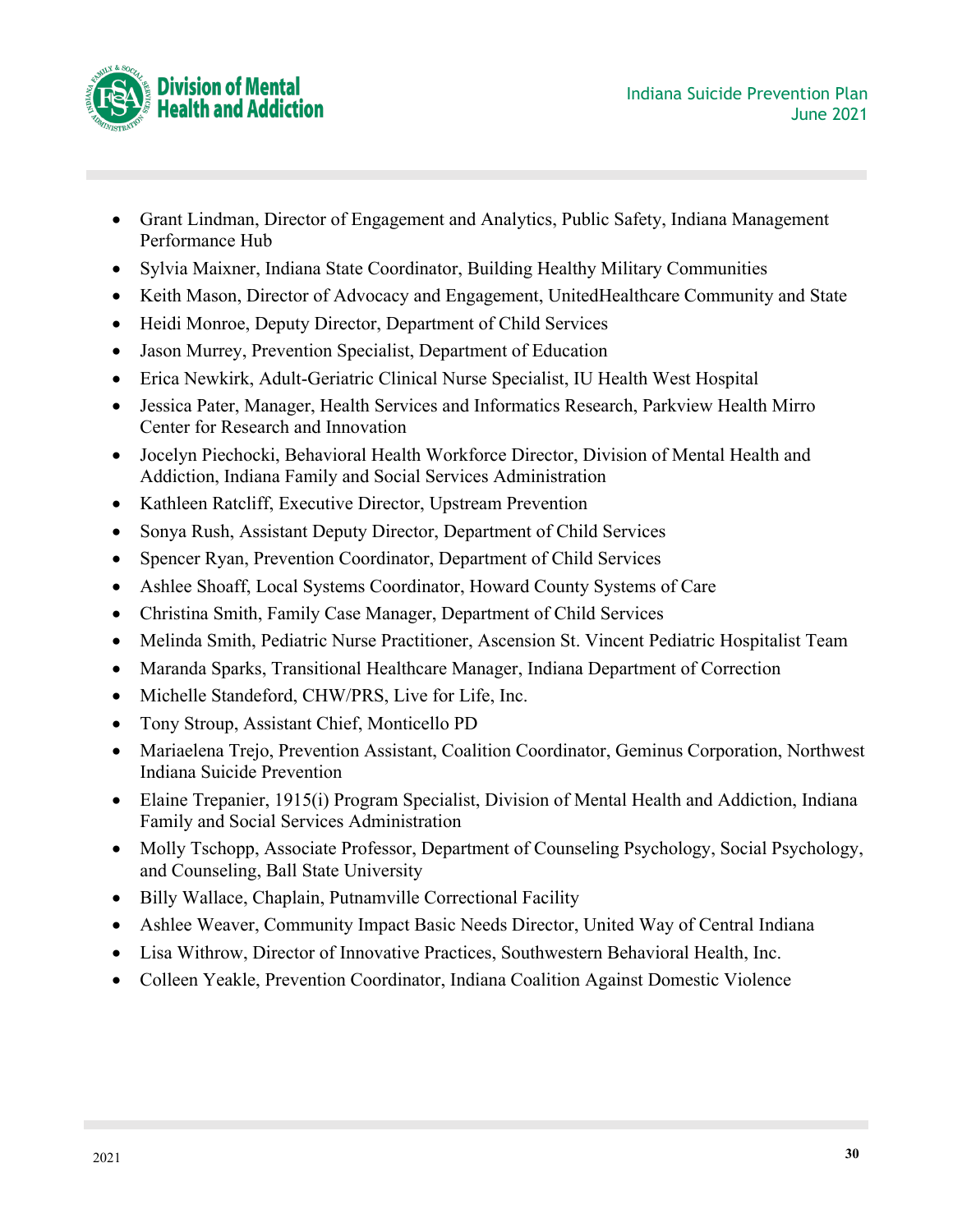



# Continuum of Crisis Care planning group

#### **Chair:**

• Christopher Drapeau, State Suicide Prevention Director, Division of Mental Health and Addiction, Indiana Family and Social Services Administration

- Katy Adams, President/CEO, Southwestern Behavioral Healthcare, Inc.
- Brooke Ammerman, Assistant Professor, Department of Psychology, University of Notre Dame
- David Berman, Vice President of Harm Reduction and Crisis Stabilization Programs, Mental Health America Indiana
- Beatrice Beverly, President/CEO (CICF Ambassador), Genesys Solutions
- Jessica Brown, Director of Development, Mental Health America of West Central Indiana, Inc.
- Carrie Cadwell, CEO, Four County
- Colleen Carpenter, Co-Facilitator/Trainer and Consultant, Stop Suicide Northeast Indiana/ Colleen Carpenter Consulting
- Christina Crist m Executive Director, Team of Mercy, Inc.
- Tonya Dahl, Public Health Nurse, Parke County Health Department
- Nicole Hiatt Drang, Chief Clinical Officer, Four County
- Brandon Dreiman, Coordinator of Firefighter Wellness and Support, Indianapolis Fire Department
- Annie Fleck, Victim's Assistance Director/LaGrange CFRT Lead, LaGrange County Prosecutor
- Anastasia Godsey, Executive Director of Child and West Clinical, Hamilton Center
- Marianne Halbert, Criminal Justice Director, NAMI Indiana
- Julie Hayden, Executive Director, NAMI Greater Indianapolis
- Jody Horstman, Chief Integration Officer, Aspire Indiana
- Jason Howard, CEO, Code Red Intervention
- Megan Howell, Shelter Coordinator, Genesis of Richmond Inc.
- Della Jennings, IV-D Administrator, Lagrange County Justice Center
- Brooke Lawson, Mental Health and School Counseling Coordinator, Hamilton Southeastern Schools
- Jason Murrey, Prevention Specialist, Department of Education
- Erica Newkirk, Adult-Geriatric Clinical Nurse Specialist, IU Health West Hospital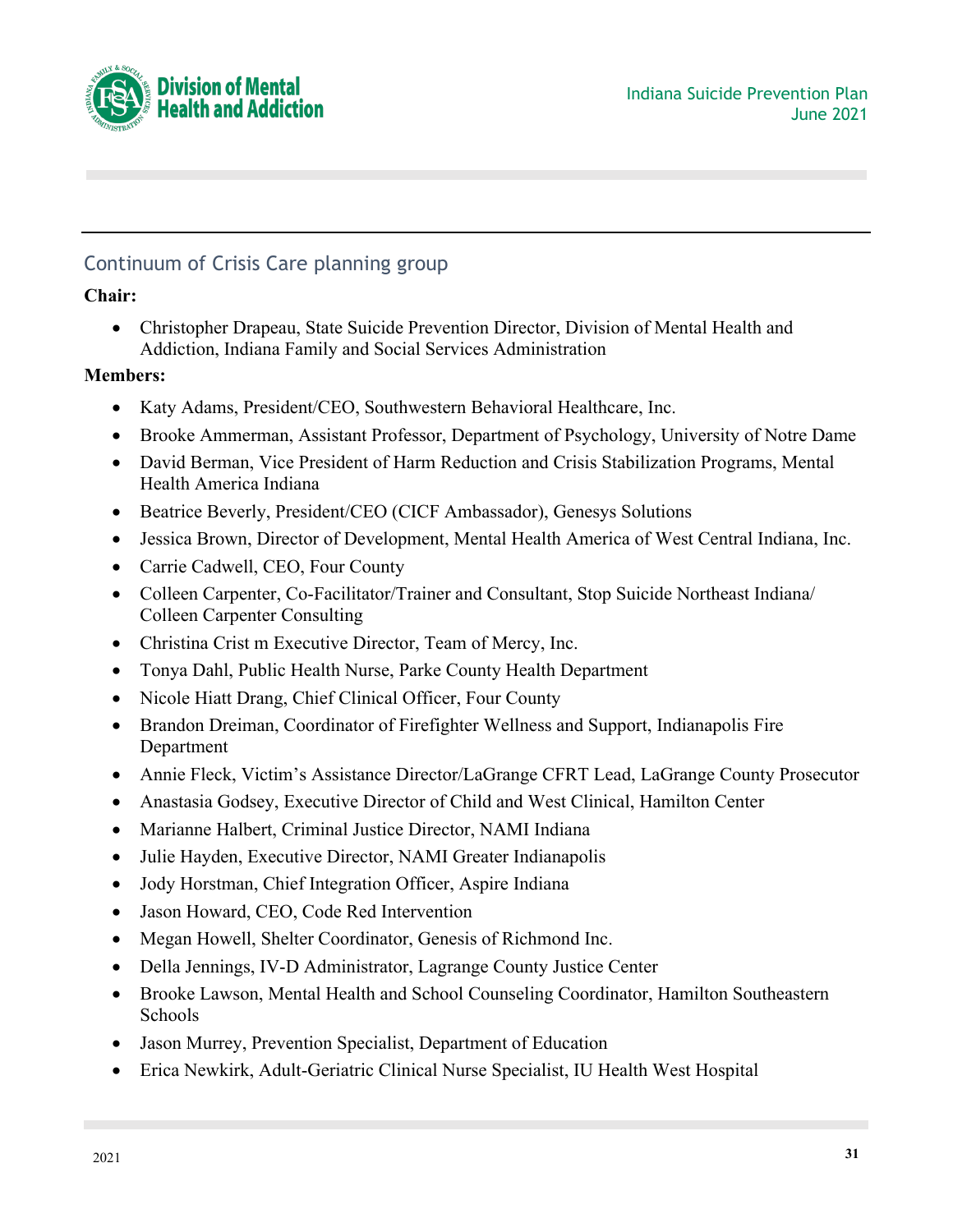

- Lauren O'Reilly, Graduate Student, Clinical Psychology, IU Bloomington
- Dan Peck, CEO, Swanson Center
- Jocelyn Piechocki, Behavioral Health Workforce Director, Division of Mental Health and Addiction, Indiana Family and Social Services Administration
- Christina Smith, Family Case Manager, Indiana Department of Child Services
- Melinda Smith, Pediatric Nurse Practitioner, Ascension St. Vincent Anderson Pediatric Hospitalist Team
- Billy Wallace, Chaplain, Putnamville Correctional Facility
- Eric Yazel, ER Physician, Clark Memorial Health

## Postvention Response planning group

#### **Chair:**

• Christopher Drapeau, State Suicide Prevention Director, Division of Mental Health and Addiction, Indiana Family and Social Services Administration

- Janice Adams, Director Diversity/Inclusion, Marion Community Schools
- Jennifer Barnes, Postvention Taskforce Coordinator, The School Care Team
- Natalie Bickel, Supervisor of Student Services, Elkhart Community Schools
- Ashlee Bruggenschmidt, School Administrator, Warrick County School Corporation
- Missy Burton, Clinical Supervisor Child and Adolescent Services, Hamilton Center
- Janie Chappell, Manager, Community Services and Business Development, Deaconess Cross Pointe
- Christina Crist, Executive Director, Team of Mercy, Inc.
- Annie Fleck, Victim's Assistance Director/LaGrange CFRT Lead, LaGrange County Prosecutor
- Teshezia George, Executive Director, Gary Commission for Women
- Nicole Hiatt-Drang, Chief Clinical Officer, Four County
- Christine Hinz, Special Projects Officer/Chair, CFRT, St. Joseph County Dept. of Health
- Jason Howard, CEO, Code Red Intervention
- Megan Howell, Shelter Coordinator, Genesis of Richmond Inc.
- Katie Jasnieski, Manager of Community Support Services, Swanson Center
- Nancy Janszen, Outpatient Division Director, Community Mental Health Center, Inc.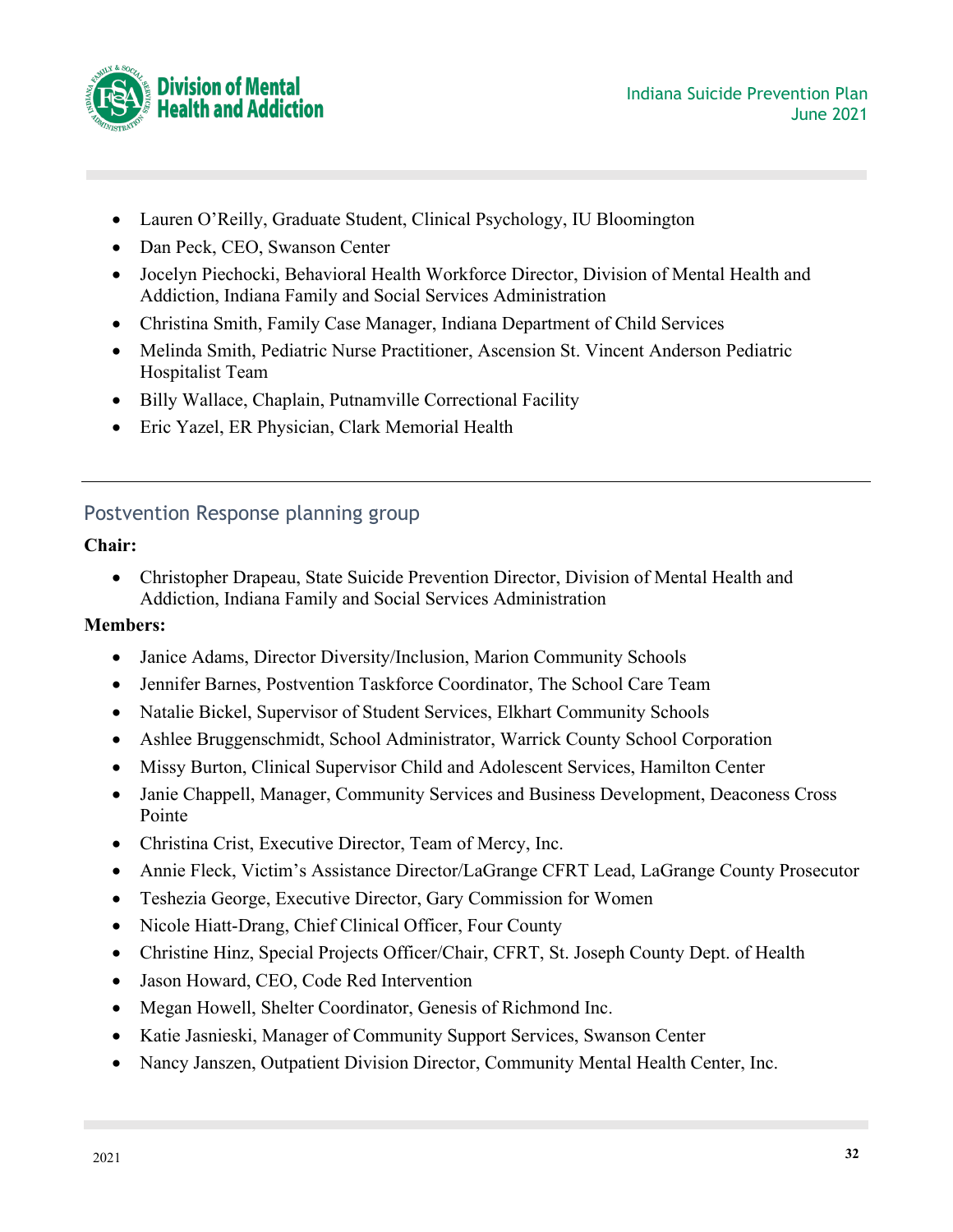

- Della Jennings, IV-D Administrator, Lagrange County Justice Center
- Alice Jordan-Miles, Director, Indiana Suicide Prevention Coalition
- Lindsay London, Corporation Mental Health Coordinator, Wa-Nee Community Schools
- Sylvia Maixner, Indiana State Coordinator, Building Healthy Military Communities
- Maryjane McNabb, Associate Faculty, IU School of Social Work
- Jennifer Stansberry Miller, Disaster Mental Health Rep, American Red Cross
- Jason Murrey, Prevention Specialist, Department of Education
- Melissa Newland, Project Director Emergency Response for Suicide Prevention, Centerstone
- Brad Oliver, Clinical Associate Professor of Educational Leadership, Purdue University Fort Wayne
- Jennifer Olson, Executive Director, United Health Services
- Emily Reidford, Executive Director, Mental Health America of Vanderburgh County
- Paul Runyan, Clinical Services Specialist 1, Division of Mental Health and Addiction, Indiana Family and Social Services Administration
- Janet Schnell, President, Survivors of Suicide of Dubois County
- Sherrie Shuler, Resource Development Director, United Way of Monroe County
- Christina Smith, Family Case Manager, Department of Child Services
- Melinda Smith, Pediatric Nurse Practitioner, Ascension St. Vincent Anderson Pediatric Hospitalist Team
- Kelsey Steuer, Area Director, American Foundation for Suicide Prevention
- Kimberly Stutzman, Social Worker, Elkhart Community Schools
- Pam Taylor, SOS (Survivors of Suicide) in Delaware County
- Hope Thompson, Project Coordinator, Upstream Prevention, Inc.
- Sara Thompson, General Manager, Licensed Funeral Director, Indiana Funeral Care
- Billy Wallace, Chaplain, Putnamville Correctional Facility

# Innovation in Suicide Prevention planning group

## **Chair:**

• Christopher Drapeau, State Suicide Prevention Director, Division of Mental Health and Addiction, Indiana Family and Social Services Administration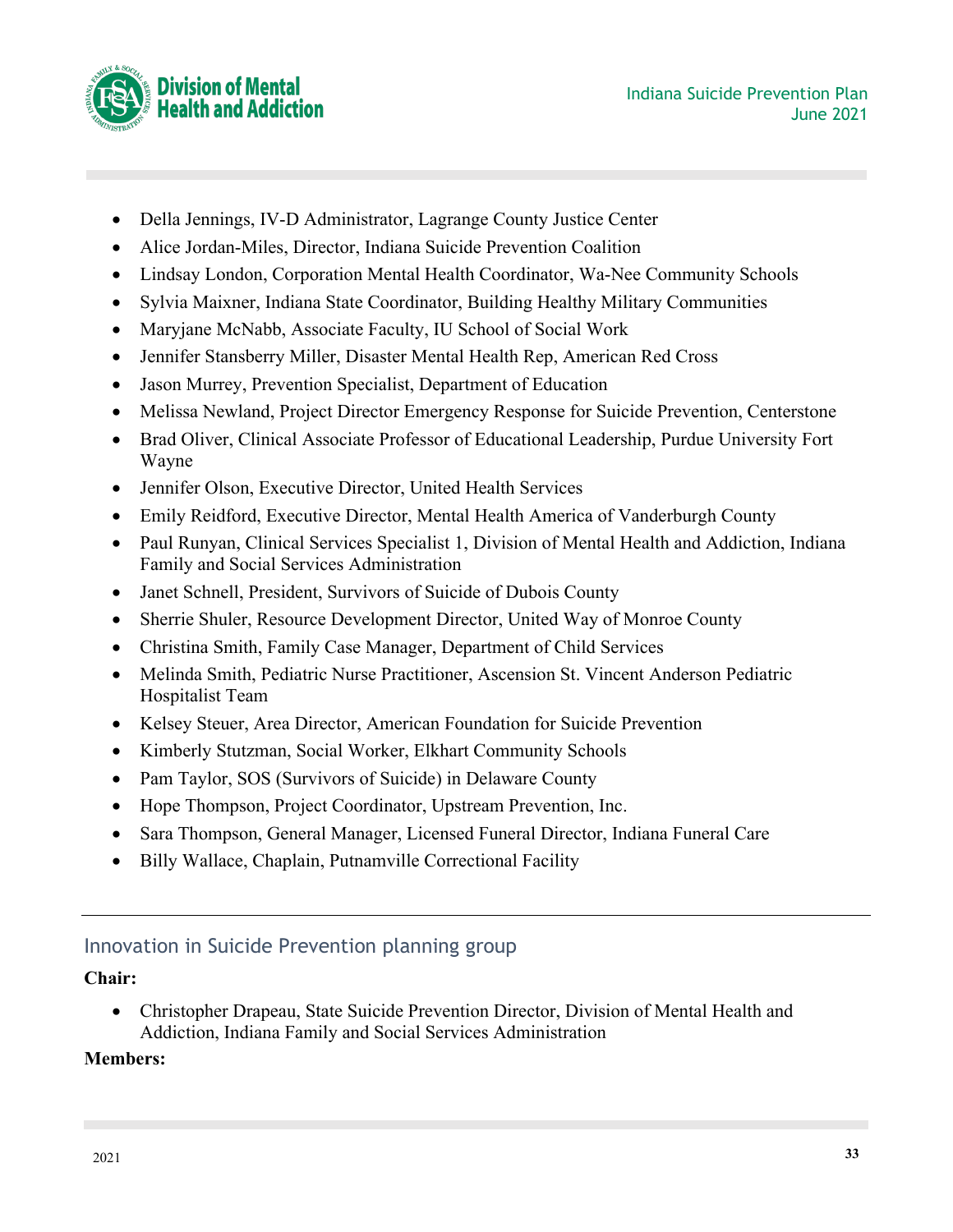

- Brooke Ammerman, Assistant Professor, Department of Psychology, University of Notre Dame
- David Berman, Vice President of Harm Reduction and Crisis Stabilization Programs, Mental Health America of Indiana
- Erick Christensen, Clinical Informatics Fellow–Internal Medicine, Regenstrief, IU
- Meghan Creech, Director of Vigo County Adult Services, Hamilton Center
- Christina Crist, Executive Director, Team of Mercy, Inc.
- Tonya Dahl, Public Health Nurse, Parke County Health Dept
- Jeremy D'Alessio, Community Engagement and Partnerships Coordinator for Suicide Prevention–Northwest Indiana, Jesse Brown VA Medical Center
- Jessica Devine, Project Coordinator, Indiana Rural Health Association
- Robb Enlow, Chief Clinical Officer, Cummins Behavioral Health Systems
- Eric Evans, Director of Prevention Services, Geminus
- Annie Fleck, Victim's Assistance Director/LaGrange CFRT Lead, LaGrange County Prosecutor
- Lisa Willis Gidley, Vice President, Four County
- Becky Glines, Communications Manager, Southwestern Behavioral Healthcare
- Barbara Haley, Clinical Nurse Specialist–Behavioral Health and Geriatrics, IU Health Bloomington
- Katherine Heger, Compliance reviewer, Division of Mental Health and Addiction, Indiana Family and Social Services Administration
- Corie Hess, Psychologist; Founder, Muncie Maternal Mental Health Coalition
- Jason Howard, CEO, Code Red Intervention
- Kara Howard, Nurse Educator, Parkview Health
- Ashley Hutchison, Assistant Professor and Director of the Doctoral Program in Counseling Psychology, Department of Counseling Psychology, Social Psychology, and Counseling, Ball State University
- Alan Janney, Disabled Veteran Outreach Program Specialist, DWD Jobs for Veteran state grant
- Della Jennings, IV-D Administrator, Lagrange County Justice Center
- Connie Kerrigan, Director, Community Outreach, Parkview Behavioral Health Institute
- Laura Keys, VP of Social Work and Programs, Youth First, Inc.
- Diane Lamond, Clinical Talent Acquisition Consultant, Eskenazi Health
- Sylvia Maixner, Indiana State Coordinator, Building Healthy Military Communities
- Keith Mason, Director of Advocacy and Engagement, United Healthcare Community and State
- Maryjane McNabb, Associate Faculty, IU School of Social Work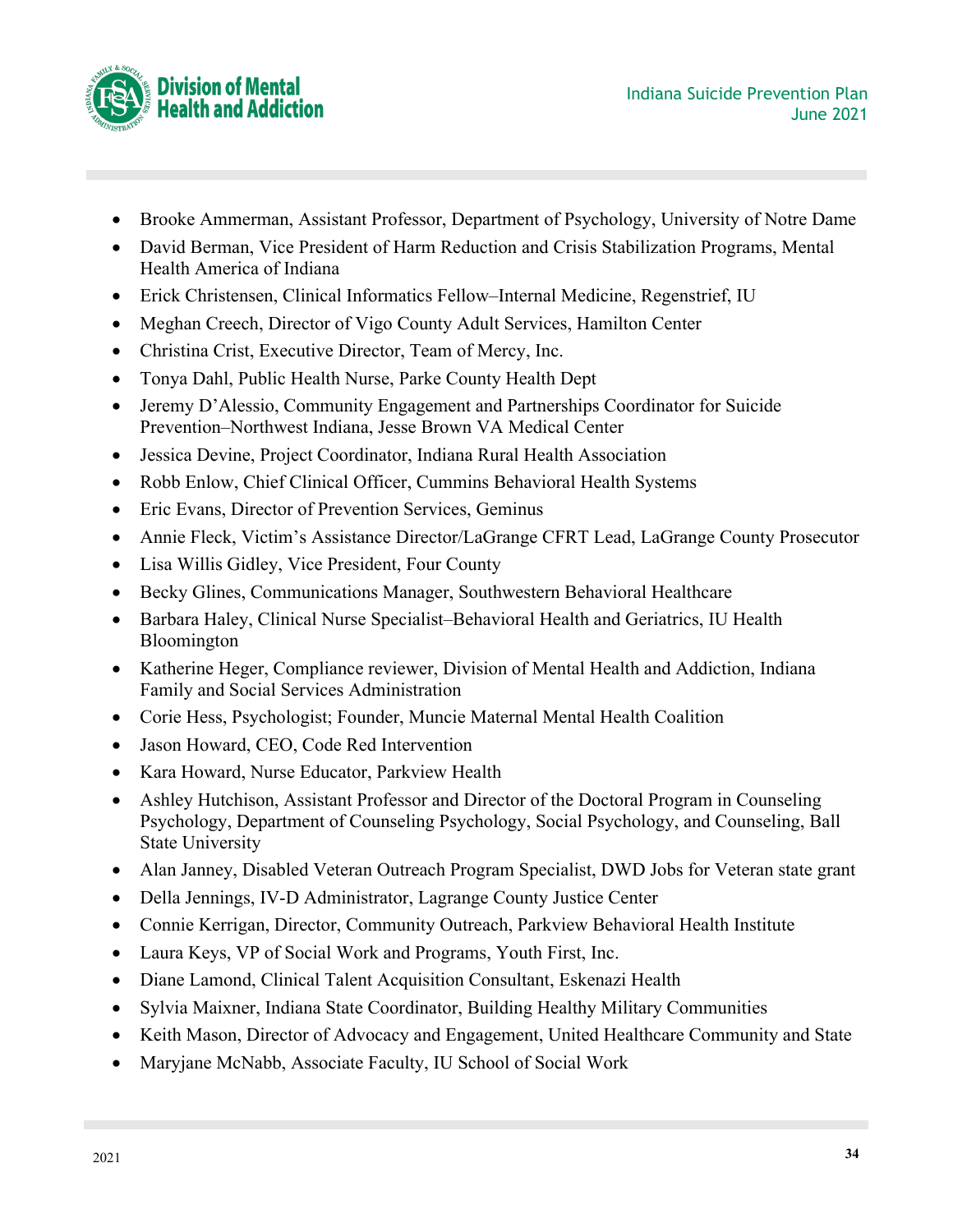

- Heather Miller, Director, The School Care Team
- Heidi Monroe, Deputy Director, Department of Child Services
- Jason Murrey, Prevention Specialist, Department of Education
- Scott Myers, Assistant Professor, Indiana University
- Melissa Newland, Project Director Emergency Response for Suicide Prevention, Centerstone
- Jennifer Olson, Executive Director, United Health Services
- Amber Osterholt, Assistant Scientist, WISE Indiana/Indiana Clinical and Translational Sciences Institute
- Bernice Pescosolido, Distinguished Professor of Sociology and Director of the Indiana Consortium for Mental Health Services Research, Indiana University
- Jocelyn Piechocki, Behavioral Health Workforce Director, Division of Mental Health and Addiction, Indiana Family and Social Services Administration
- Christina Smith, Family Case Manager, Department of Child Services
- Shelly Snyder, Huntington County Director, Otis R. Bowen Center
- Randy Stinson, Program Coordinator Addiction Recovery Services, Indiana Department of **Corrections**
- Tammy Toscos, Director, Health Services and Informatics Research, Parkview Health Mirro Center for Research and Innovation
- Billy Wallace, Chaplain, Putnamville Correctional Facility
- Leslie Weirich, Suicide Prevention Specialist, Oaklawn Psychiatric Center

# Data Quality planning group

#### **Chairs:**

- Kelly Cunningham, MMR/FIMR Coordinator, Division of Fatality Review and Prevention, Indiana Department of Health
- Lauren Savitskas, Suicide and Overdose Fatality Review Program Manager Division of Fatality Review and Prevention, Indiana Department of Health

- Michael Aichele, Legislative Affairs Director, Indiana Department of Veterans' Affairs
- Katie Bass, Manager of Evaluation, Community Mental Health Center, Inc.
- Erick Christensen, Clinical Informatics Fellow–Internal Medicine, Regenstrief–IU SOM
- Meghan Creech, Director of Vigo Adult Services, Hamilton Center